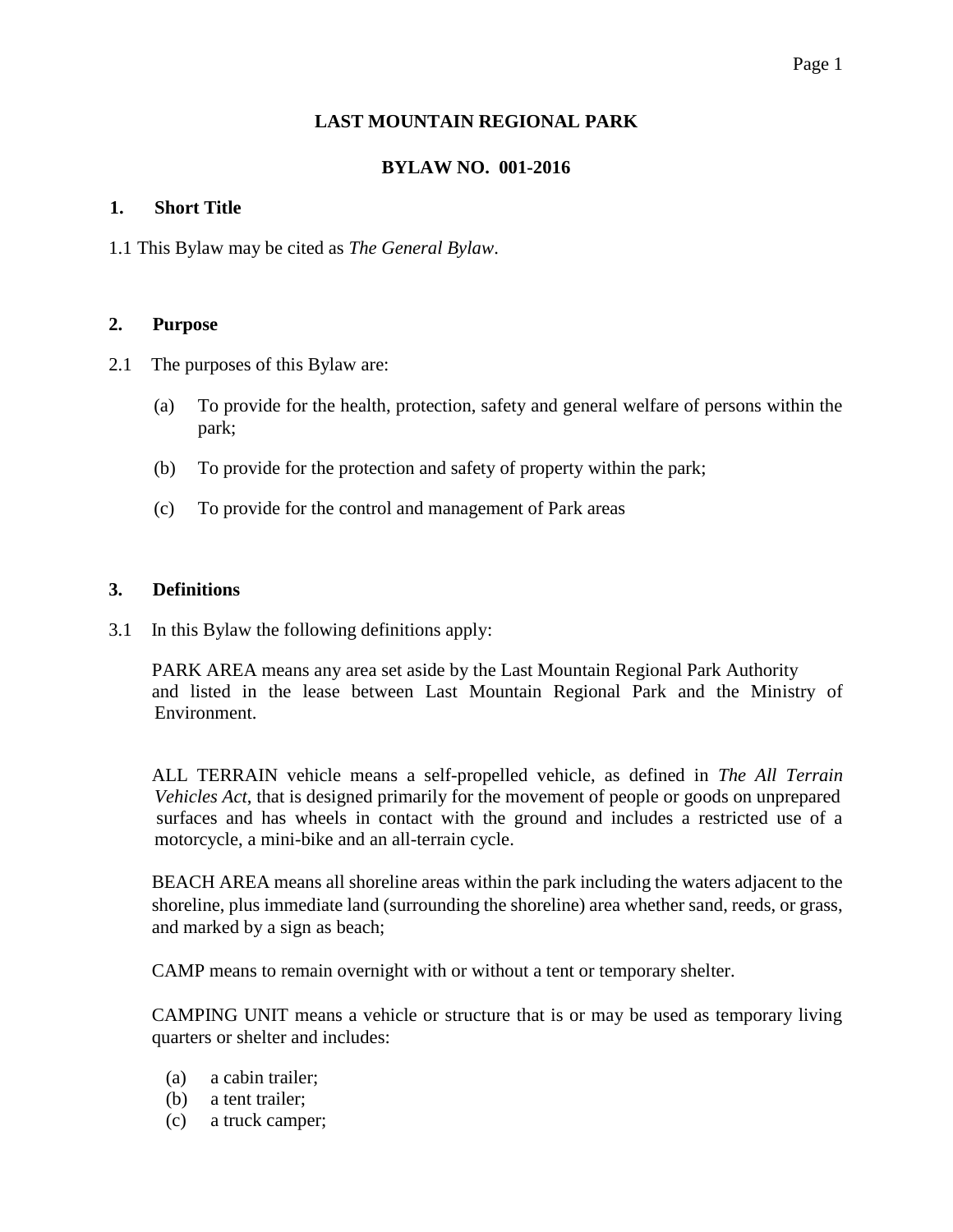- (d) a tent;
- (e) a van;
- (f) a car; and
- (g) a truck;

CAMPSITE means an area within a public campground, designed and developed to accommodate a family or a specified number of persons in one camping unit.

CONTRACTOR means a person who makes a contract, especially a person who agress to furnish materials or to do a piece of work for a certain price.

DAILY means one calendar day.

DESIGNATED OFFICER means a park officer, peace officer or police officer with jurisdiction to enforce this bylaw.

 DOMESTIC ANIMAL means any tamed animal kept by humans and includes, but is not limited to, any head of cattle, horses, mules, asses, sheep, goats, swine, dogs or cats, as well as any exotic animal, including reptiles;

 EMERGENCY VEHICLE means a police car or other official vehicle for the transportation of a designated officer; a firetruck or other official vehicle for the transportation of a firefighter; and an ambulance or other official vehicle for the transportation of a medical first responder;

 FACILITY-USE PERMIT means a permit for the use of a facility-use permit area issued by the Park Authority.

 FACILITY-USE PERMIT AREA means an area or facility within the Park other than a site which may be made available for public use from time to time (for instance, picnic hall, recreation hall or boat launch) and for which the Park Authority requires a permit;

 FIREARM means any device from which any shot, bullet or other missile can be discharged and, without limiting the generality of the foregoing, includes a rifle, shotgun, pellet gun, air gun, pistol, revolver, spring gun, longbow, crossbow, or slingshot, firecrackers, and fireworks.

 GOLF CART means a vehicle, driven by mechanical means, by either an electric or gasoline engine, and was designed primarily for use on a golf course and is not able to be licensed as described in *The Highway Safety Act*.

 HEAVY VEHICLE means a vehicle having a manufacturer's rated capacity in excess of one (1) ton, or having a wheel base in excess of one hundred fifty nine (159) inches.

 LEASE means a lease between any person and the Park Authority for the use and occupation of an area of Park land as specified within the lease.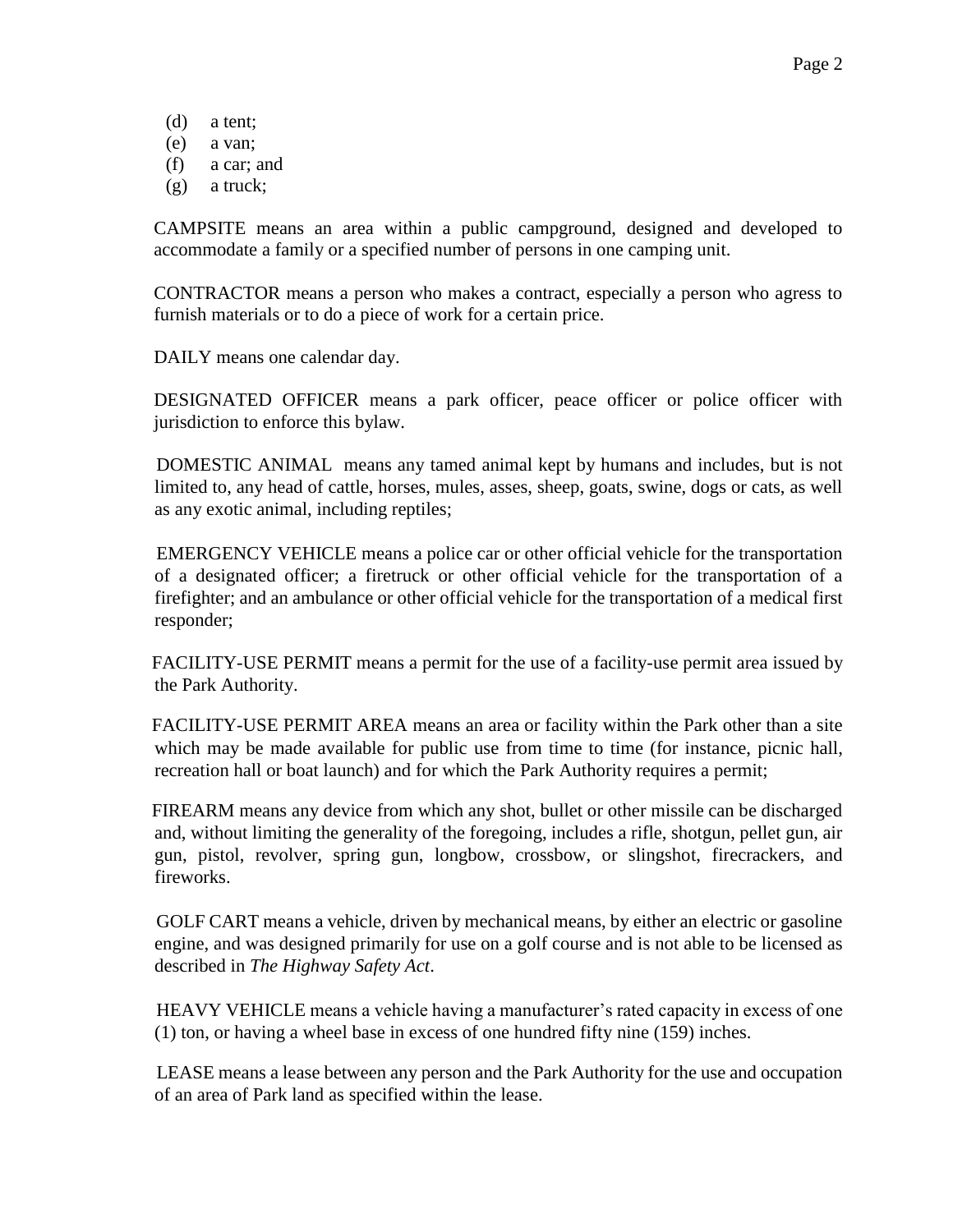LEASEHOLDER means a person who holds a lease with the Park Authority and includes a person who holds a lease with respect to a cabin site and a person who holds a lease with respect to a permanent trailer site.

 OCCUPANT means the owner, occupant, permittee, or licensee of the premises or any person found on the premises at or around the time when the noise or sound issues from the premise.

OCCUPY means to ride in, to hold or dwell in, or on, or to use an area for any period.

 OUTDOOR FIRE means any fire in a place other than in a fireplace or other receptacle provided specifically for the purpose of safely containing fires.

 OWNER with respect to a domestic animal, means a person who owns, harbours, or who has possession of, or control over, a domestic animal.

 PARK AUTHORITY means the people who are, from time to time, appointed for the purpose of carrying out the management and administration of the Last Mountain Regional Park.

 PARK MANAGER means the individual(s) appointed by the Park Authority as park manager.

 PARK OFFICER means any member of the Park Authority, as well as any person employed by the Park Authority for the Administration and Management of the park area, and the enforcement of the park area, and the enforcement of this bylaw within that area.

PERMIT means a valid and subsisting permit issued pursuant to this Bylaw.

PERMIT HOLDER means a person who holds a permit from the Park Authority.

 QUIET TIME means the hours between 2300 hrs.(11:00 PM) of one day, and 600 hrs.(6:00 AM) of the next day, local time, during which time noise is to be kept to a minimum;

 ROADWAY means a highway in the park and includes a common parking lot, road, street, avenue, parkway, driveway, bridge, viaduct, or trestle within the park intended for or used by the general public for the passage of vehicles.

 RUN AT LARGE means, with respect to a domestic animal, that the animal is off the designated site or other premises of its owner, unless the animal is both on a leash not exceeding two metres in length and is under proper control.

 SITE means any lot or campsite within the park with respect to which a leaseholder or permit holder, as the case may be, holds a lease or permit.

 SWIMMING AREA means an area where signs or standard markers have been placed identifying the area as a swimming area.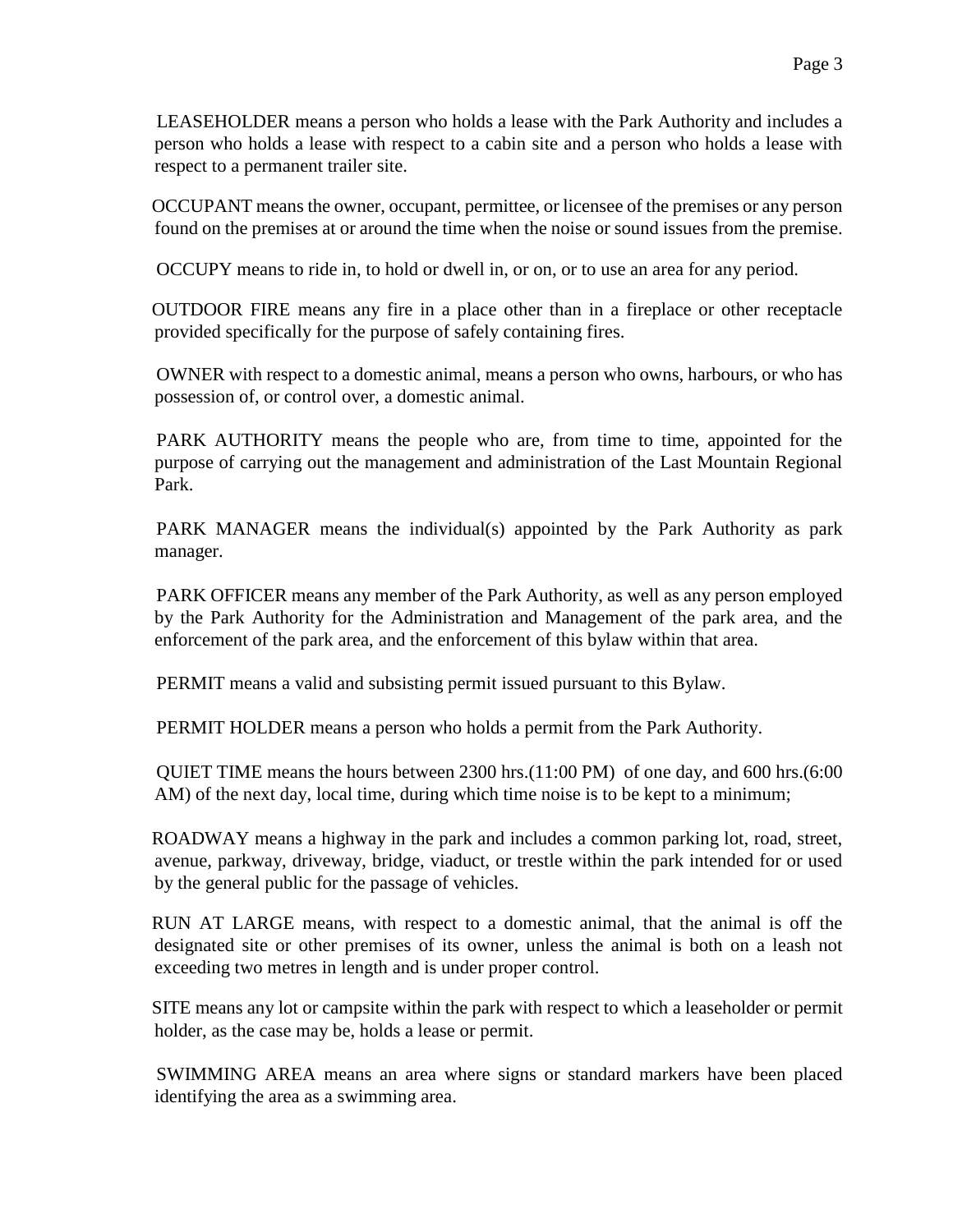USE AREA means a location within the park where development of fixtures, buildings and facilities for public use are found.

 VEHICLE means a vehicle, trailer or semi-trailer or a motor vehicle as described by *The Traffic Safety Act*;

 WASTE means any discarded organic or inorganic material, including household waste, special waste and unacceptable waste that:

- (i) the owner or possessor thereof does not wish to retain;
- (ii) must be disposed of due to health reasons; or
- (iii) must be disposed of to ensure that the amenity of the area in which it exists is not adversely affected;

WATER VESSEL includes a boat, canoe, raft or any other amphibious craft.

WILDLIFE means "wildlife" as defined in *The Wildlife Act, 1998*.

# **4. Application**

- 4.1 These bylaws shall apply to and be binding upon all persons within the park, including:
	- (a) Any permit holder (including the holder of a park entry permit, camping permit or facility-use permit);
	- (b) Any leaseholder, or party to a sublease or other agreement entered into by the Park Authority;
	- (c) Any contractor providing services within the park; and
	- (d) All other occupants and users of the park.

# **5. Park Entry**

- 5.1 The Park Authority may from time to time, establish a gate toll for the entrance to and use of the park, and thereafter, no person shall enter or use the park except on payment of such a fee as may be prescribed, or with the permission of the Park Authority.
- 5.2 The Park Authority may take adequate precautions, including the erection of park control gates, to ensure that the required park entry permit has been acquired. A designated officer may stop and inspect any vehicle within an area, or entering an area, for which a park entry permit is required, to ensure that the vehicle has a valid park entry permit affixed. Neither the park nor a designated officer shall not be liable for any damage occurring as a result of reasonable measures taken to ensure that a park entry permit has been secured.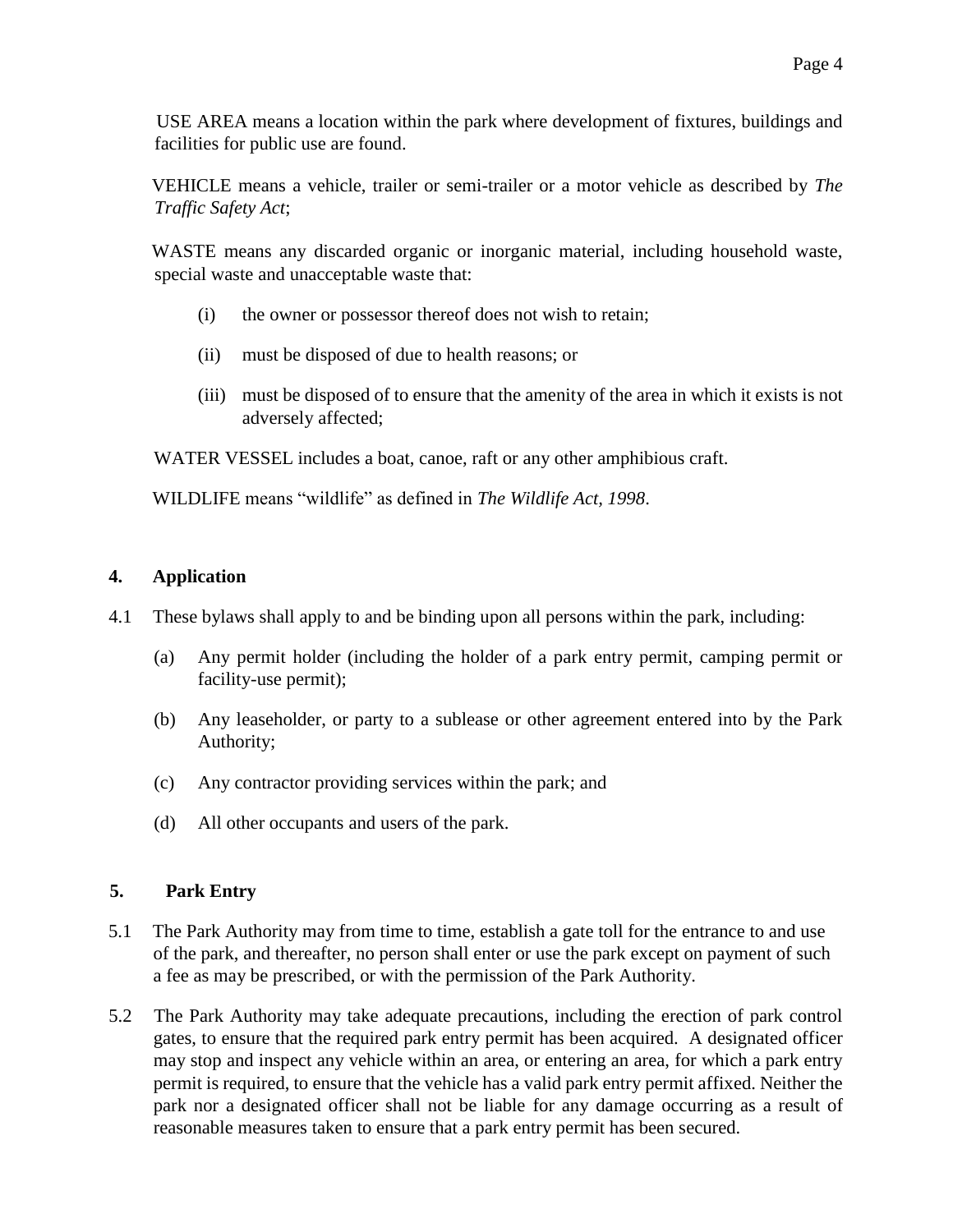- 5.3 Every person to whom a park entry permit is issued shall affix this permit, and keep it affixed to the inside of any window on the left hand side of the vehicle, using only the adhesive material provided on the park entry permit.
- 5.4 No person shall enter, use or occupy a park entry permit area, or a park entry permit facility unless that person holds a park entry permit issued pursuant to Section 5.1.
- 5.5 Sections 5.1 and 5.3 do not apply to; (a) service or delivery vehicles which gain entry into the park for the sole purpose of providing a service to the park, (b) vehicles from the Department of Environment and Resource Management, Sask. Tel, Sask Power, or any other government agencies. (c) any vehicles displaying the R.C.M.P. Police Crest (d) any emergency vehicles.
- 5.6 A park entry permit is valid only for the period of time, and with respect to the area or facility specified in the permit, and only for the vehicle for which it has been issued.
- 5.7 Any park entry permit not affixed to the vehicle for which it has been issued as required by section 5.3, shall be considered void and shall be surrendered to a designated officer upon request.

# **6. Facility-Use Permit**

- 6.1 The Park Authority may, from time to time, designate any area of the park or any facility in the park as a facility-use permit area, for which a facility-use permit is required.
- 6.2 Where the Park Authority designates a facility-use permit area, the Park Authority shall have signs posted identifying the area or facility as a facility-use permit area.
- 6.3 No person shall enter, use, or occupy a facility-use permit area unless that person holds a facility-use permit issued pursuant to this section or with the express permission of the Park Authority.
- 6.4 The Park Authority may, in its discretion, issue a facility-use permit to an applicant who pays the fees established by the Park Authority from time to time. The Park Authority may include in the facility-use permit any terms and conditions that the Park Authority considers appropriate.
- 6.5 A facility-use permit is valid only for the period of time, and with respect to the area or facility specified in the permit.
- 6.6 A facility-use permit is not transferrable.
- 6.7 The holder of a facility-use permit shall keep the permit available for inspection at all times and shall produce it for inspection when requested by a designated officer. Neither a designated officer nor the Park Authority shall be liable for any damages resulting from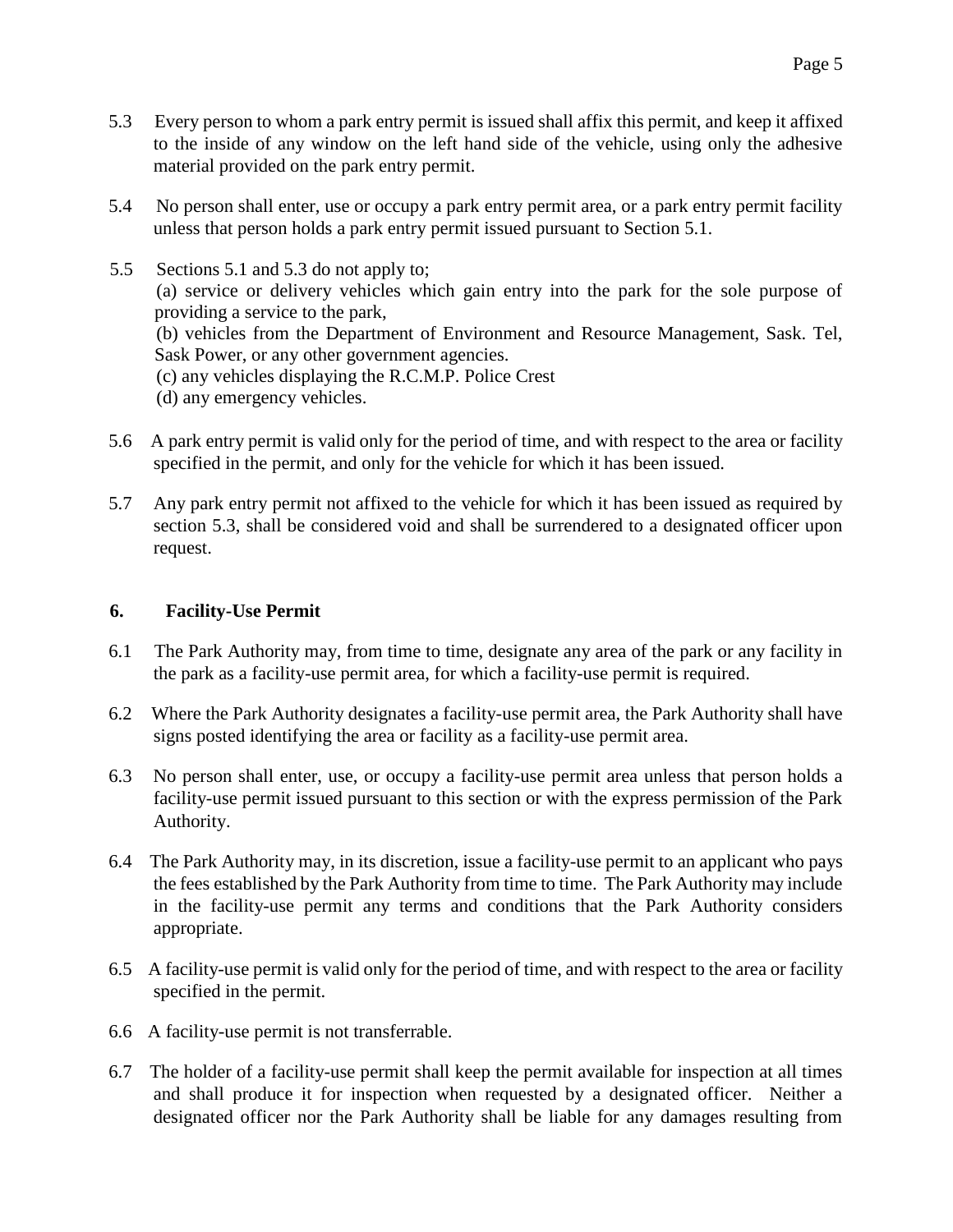reasonable measures to ensure that a facility-use permit has been obtained and is being complied with.

- 6.8 A designated officer may, without notice, cancel a facility-use permit if the holder of the permit fails to comply with:
	- (a) Any provision of this Bylaw or any other Bylaw or Regulation of the Park Authority;
	- (b) Any Act of the Government of Saskatchewan or the Parliament of Canada, or regulation pursuant thereto, that relates to the permit holder's conduct in the park; or
	- (c) The terms and conditions specified in the permit.
- 6.9 In the event that a designated officer cancels a facility-use permit pursuant to section 6.8, the designated officer shall request that the permit holder and any other persons accompanying the permit holder immediately leave the park. The permit holder shall comply forthwith, and upon such cancellation shall be prohibited from entering the facility use permit area until he/she lawfully obtains a new permit.

# **7. Camping Permits**

- 7.1 The Park Authority may, in its discretion, issue a camping permit with respect to any site to an applicant who pays the fees established by the Park Authority from time to time.
- 7.2 The Park Authority may include in the camping permit any terms and conditions that the Park Authority considers appropriate, including terms and conditions with respect to payment of fees. The holder of a camping permit shall be subject to any applicable regulations passed by the Park Authority.
- 7.3 Subject to the discretion of the Park Authority, a camping permit may be for a duration of days or weeks, or may be issued for the entirety of a camping season.
- 7.4 No person shall enter the park for the purpose of establishing a temporary residence with or without a camping unit, for the overnight use of park facilities or the overnight use of any site, or attempt to remain in the park overnight with or without a camping unit, without having obtained a camping permit, and having paid the fees required.
- 7.5 No person under the age of nineteen (19) years will be issued a camping permit.
- 7.6 A camping permit is valid only for the period of time, and with respect to the site specified in the permit.
- 7.7 A camping permit is not transferrable.
- 7.8 The holder of a camping permit shall keep the permit available for inspection at all times and shall produce it for inspection when requested by a designated officer. Neither a designated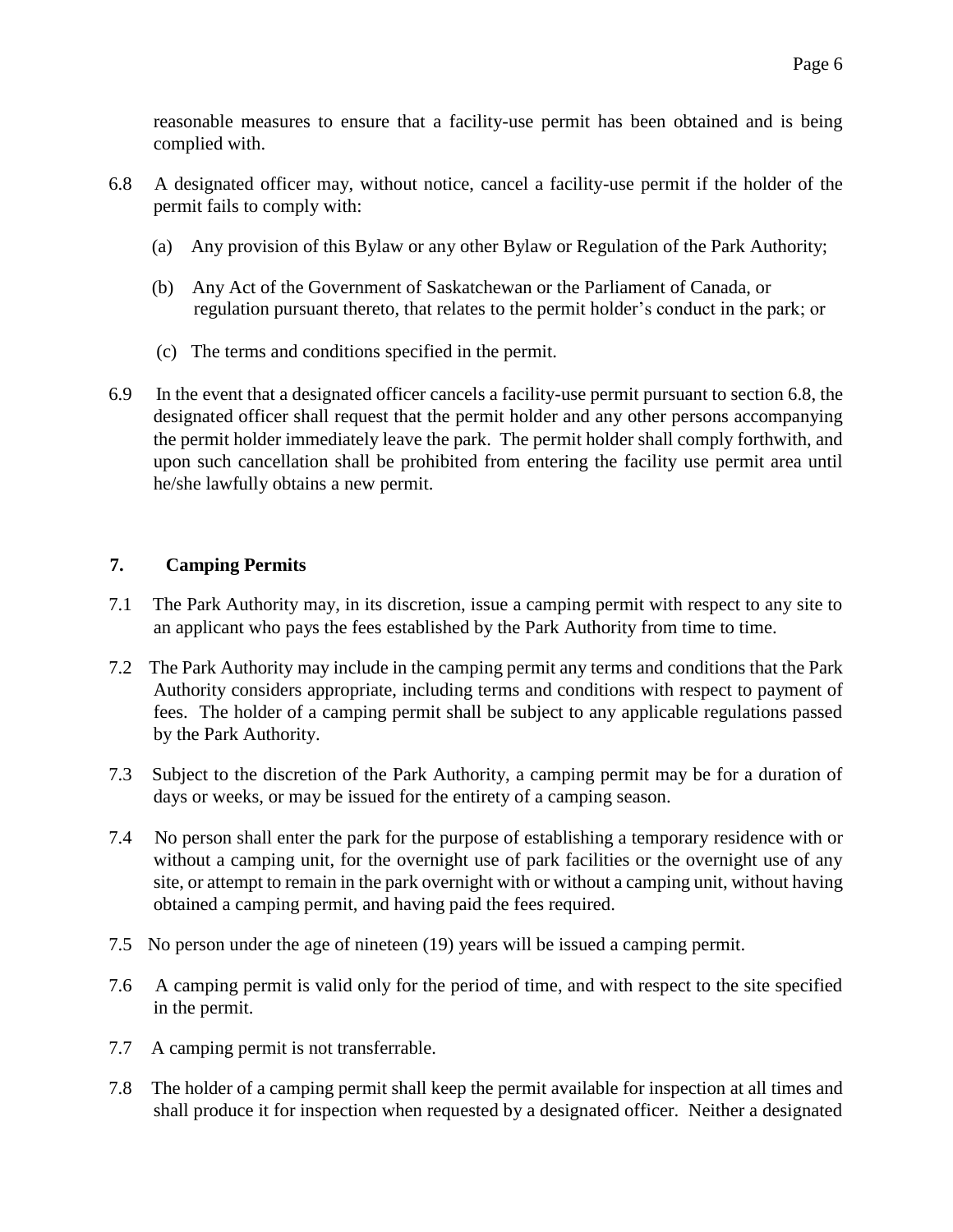officer nor the Park Authority shall be liable for any damages resulting from reasonable measures to ensure that a camping permit has been obtained and is being complied with.

- 7.9 A designated officer may, without notice, cancel a camping permit if the holder of the permit fails to comply with:
	- (a) Any provision of this Bylaw or any other Bylaw or Regulation of the Park Authority;
	- (b) Any Act of the Government of Saskatchewan or the Parliament of Canada, or regulation pursuant thereto, that relates to the permit holder's conduct in the park; or
	- (c) The terms and conditions specified in the permit, including, with respect to seasonal camping permits, the payment of fees.
- 7.10 In the event that a designated officer cancels a camping permit pursuant to section 7.8, the designated officer shall request that the permit holder and any other persons accompanying the permit holder immediately leave the park. The permit holder shall comply forthwith, and, in the discretion of the designated officer, may be prohibited from re-entering the park for a period of up to one (1) year.

# **8. Occupation of Sites**

- 8.1 A permit holder and a leaseholder, as the case may be, shall be subject to all applicable regulations implemented by the Park Authority.
- 8.2 One camping unit on a cottage lot is free of charge if owned by leaseholder or immediate family member or leaseholder. Additional camping units, excluding tents, will be subject to non-serviced site fees.
- 8.3 No person shall place, erect or maintain, or allow to be placed, erected or maintained more than one camping unit on each site, provided that it shall be permissible to have one trailer plus one tent and one screened intent on a single site and provided that the Park Authority may, from time to time, enact regulations which permit more than one camping unit on a site, and that in the event that such regulation is enacted by the Park Authority, the more permissive regulation applicable to a site shall prevail.
- 8.4 No person shall:
	- (a) alter a permit or lease, except with the express written consent of the Park Authority;
	- (b) sell assign or otherwise transfer a permit or lease to another person, except with the express written consent of the Park Authority;
	- (c) operate a vehicle in within the park during the quiet time unless the person: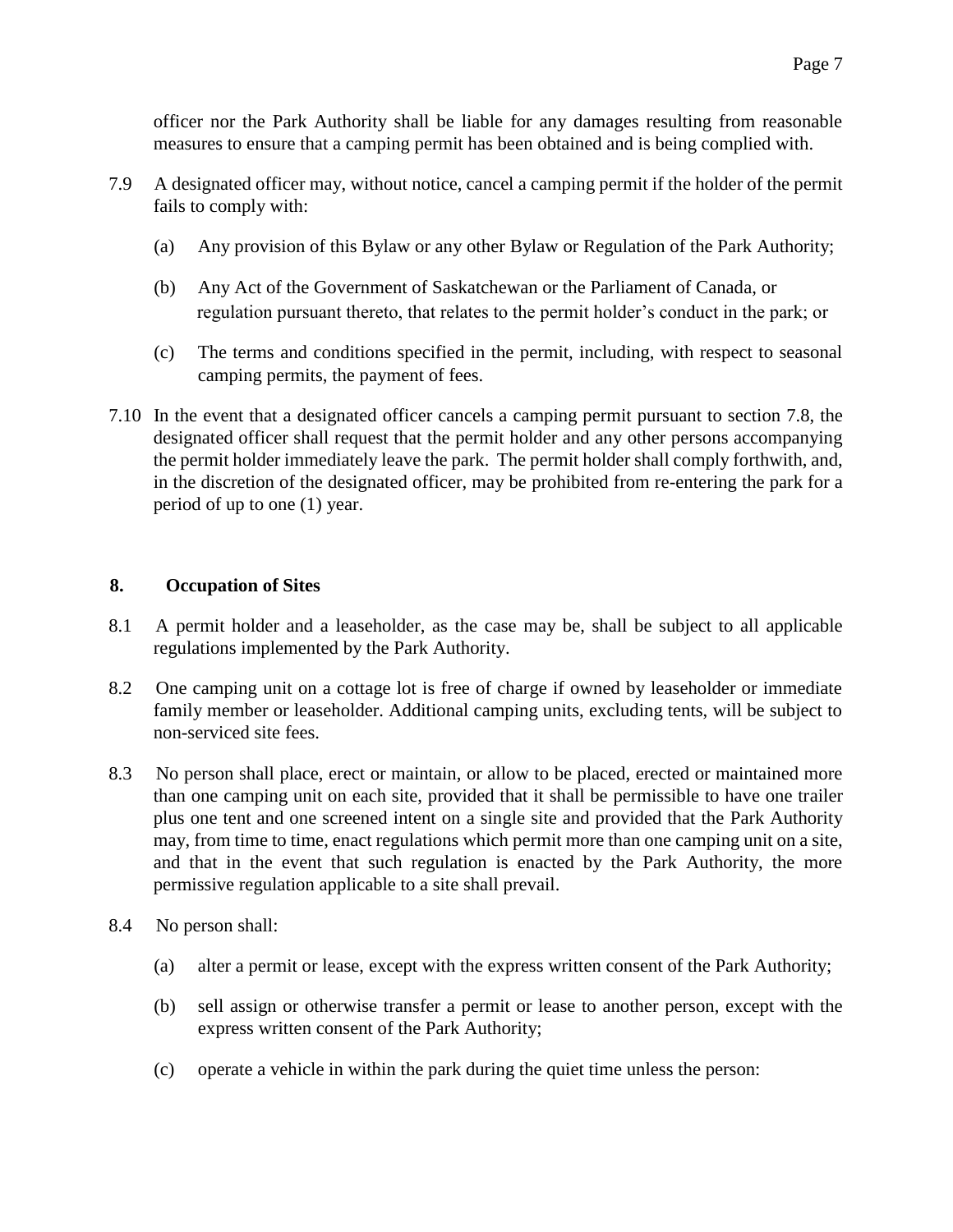- (i) is a permit holder or a leaseholder returning to the holder's designated site by the most direct route; or
- (ii) is leaving the park by the most direct route;
- (d) where that person is the holder of a camping permit:
	- (i) occupy more than one site with one camping unit; or
	- (ii) occupy a site with more camping units than specified in the permit or lease; or
- (e) discharge, discard or dispose of any liquid or solid waste other than into a sewage system or approved container or waste and/or sewage tank as approved by the Park Authority for that purpose;
- (f) bury any waste and/or sewage tank on any site;
- (g) keep upon the site or use an above-ground waste and/or sewage tank which exceeds 125 gallons (570 litres);
- (h) use any homemade "tank on wheels" or other unapproved device to transport or store waste
- 8.5 A permit holder or leaseholder and all persons occupying a site under a permit or lease shall maintain the site in a clean state.
- 8.6 On the expiration or cancellation of a permit or lease, or when a permit holder or leaseholder vacates a site, the permit holder or leaseholder shall ensure that:
	- (a) the site is vacated by all persons occupying the site under the permit or lease;
	- (b) all shelters, equipment, camping units and other possessions belonging to the persons mentioned in clause (a) are removed and disposed of in accordance with this Bylaw and the permit or lease; and
	- (c) The site is left in a clean state.
- 8.7 If any camping unit or other detachable form of accommodation, or any other camping equipment or goods, is left in contravention of this bylaw, a designated officer may have these items moved to, taken to, or stored in such a manner and place as the designated officer may, in his or her sole discretion, deem appropriate.
- 8.8 Where any camping unit or other detachable form of accommodation, or any other camping equipment or goods have been moved to, taken to, or stored, the Park Authority retains the right to charge a fee for such storage, in such amount as the Park Authority deems reasonable.
- 8.9 Any camping unit or other detachable form of accommodation, or any other camping equipment or goods stored by the Park Authority pursuant to sections 8.5 and 8.6 shall, upon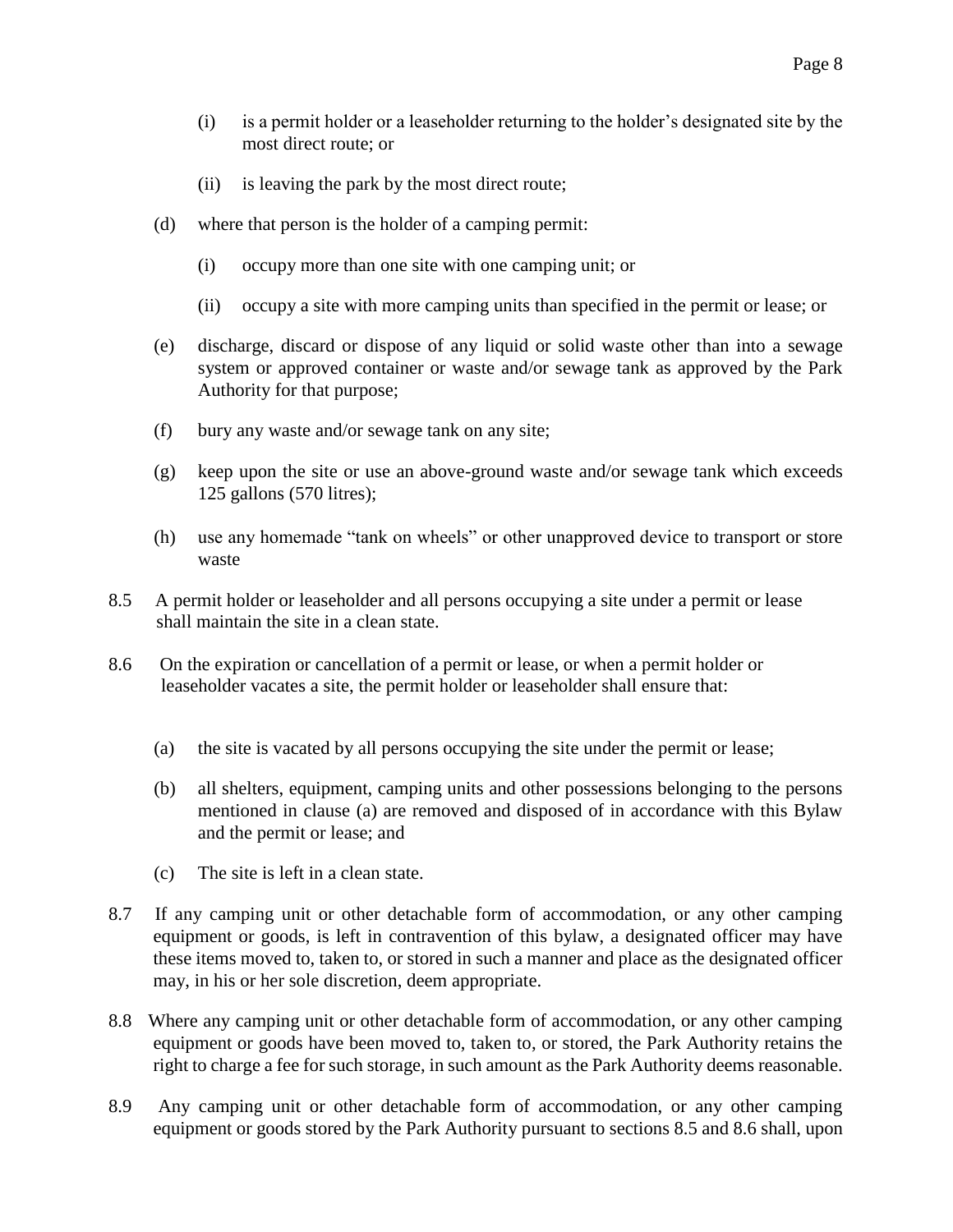the expiration of ninety (90) days from the date on which they were identified by the Park Authority or a designated officer, be deemed to be abandoned, and the Park Authority may dispose of the same as it deems fit without notice or compensation. Neither the Park Authority nor any designated officer shall have any liability whatsoever to a permit holder, leaseholder or other owner of any items deemed abandoned in accordance with this section, and there shall be no obligation on the Park Authority or a designated officer to provide notification to a permit holder, leaseholder or other own of any goods as any actions taken pursuant to this Article 8.

8.10 No person shall remain in the park after having his/her permit revoked.

#### **9. Vehicles and Traffic**

- 9.1 The Park Authority or a designated officer may mark and erect on or along any roadway, street, parking lot, walkway or lane within the park, a traffic sign or device that may regulate, control, warn, direct or inform persons operating vehicles, or pedestrians in park and, without restricting the generality of the foregoing, but subject to *The Traffic Safety Act*, may:
	- (a) Prescribe the maximum speed rate for vehicles;
	- (b) Regulate or prohibit the tethering of horses, or the parking of all or any class of vehicles;
	- (c) Require vehicles to stop;
	- (d) Designate the roadway as a one-way roadway;
	- (e) Close the roadway to all or any class of vehicles;
	- (f) Limit the hours during which the roadway may be used;
	- (g) Limit the use of a roadway for horses or for a specific class of vehicles, or any method of transportation;
	- (h) Designate a reserved parking area;
	- (i) Regulate, direct, or control in any other manner, the use of the roadway by vehicles, horse or pedestrians;
	- (j) Prescribe the load limits and dimensions of any vehicle or class of vehicles.
- 9.2 No person other than the Park Authority or a designated officer shall:
	- (a) Mark or erect any traffic sign or device on or along a roadway in the park; or
	- (b) Remove, deface, or alter any traffic sign or device on or along a roadway in the park.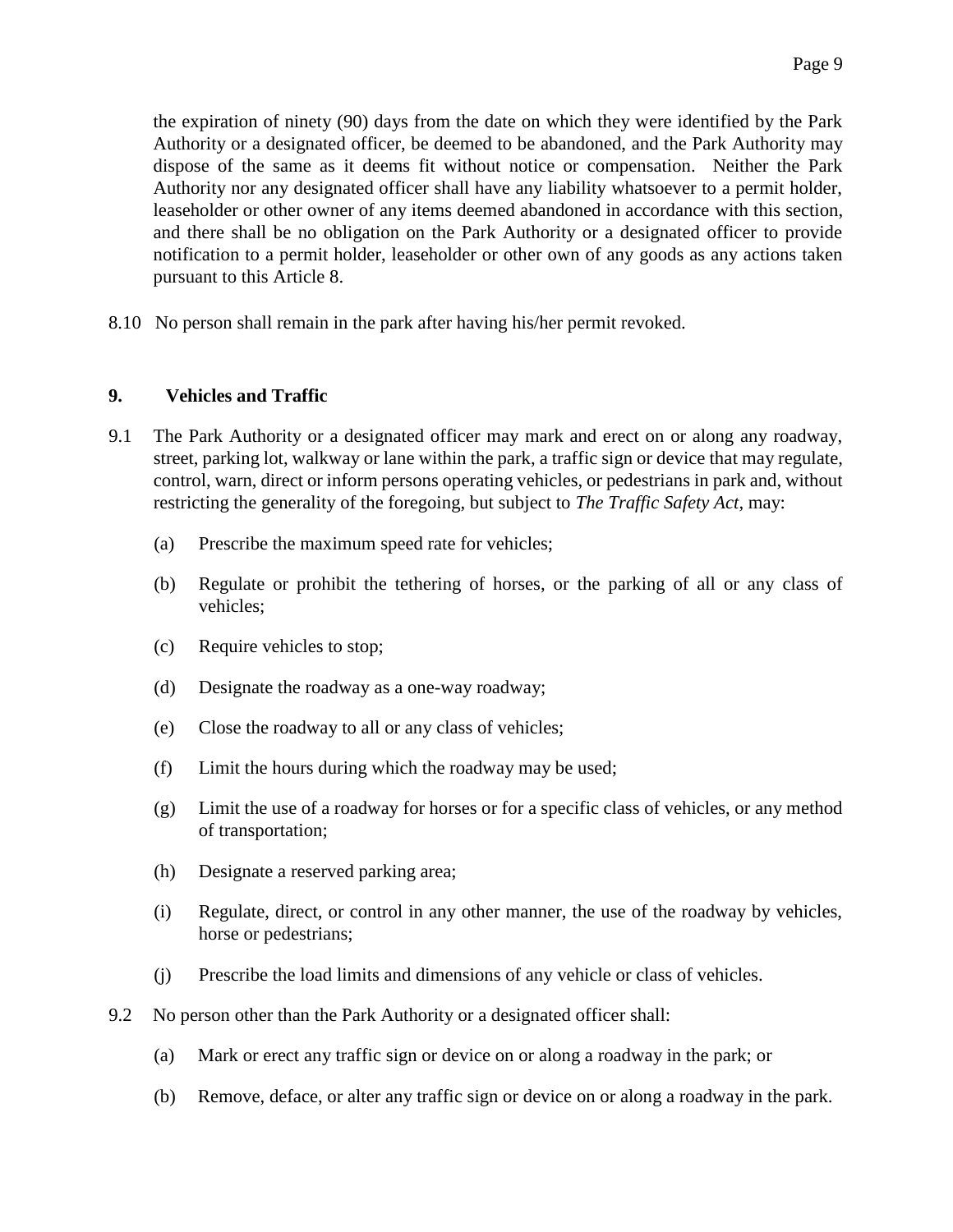- 9.3 Every person using a roadway in the park, whether in a vehicle, as a pedestrian or otherwise, shall obey the instructions in a traffic sign or device.
- 9.4 No vehicle with the park shall proceed at a speed greater than thirty (30) kilometers per hour, unless otherwise posted.
- 9.5 No person shall drive any vehicle within the park contrary to any order, direction, or indication shown by a sign established by the Park Authority or a designated officer.
- 9.6 No person shall have, drive or park any vehicle except on a roadway or in an authorized parking area within the park without express consent, in writing, of the Park Authority.
- 9.7 No person shall drive any all-terrain vehicle in any area of the Park without consent of the Park Authority.
- 9.8 No person shall ride any bicycle, motorcycle, or other motor driven or foot propelled vehicle except on roadways or paths provided for such purpose or on a public highway.
- 9.9 No person shall have, drive or park any vehicle in any area within the park posted as a "Public Beach Area"
- 9.10 Golf carts are allowed on roadways and designated pathways in the Park. Golf carts must have proper front and rear lights.
- 9.11 Every person operating a vehicle within the Park shall comply with any traffic directions given to that person by a designated officer or other person appointed by the Park Authority to direct movement of vehicles.
- 9.12 No person shall operate a vehicle in any manner prejudicial to the safety of other persons or property, having regard to all circumstances, including the nature, condition, and use of that place and the amount of traffic that at the time is or might reasonably be expected to be on that place.
- 9.13 No person shall park or leave a vehicle or trailer in such a manner as to obstruct the driveway leading to any residence or business premises or interfere with any vehicle that is loading or unloading goods or passengers within the park.
- 9.14 No person shall operate a vehicle in a manner so as to create a disturbance to any park patron.
- 9.15 No person shall operate a vehicle on a park road without reasonable consideration for others persons and vehicles using the road.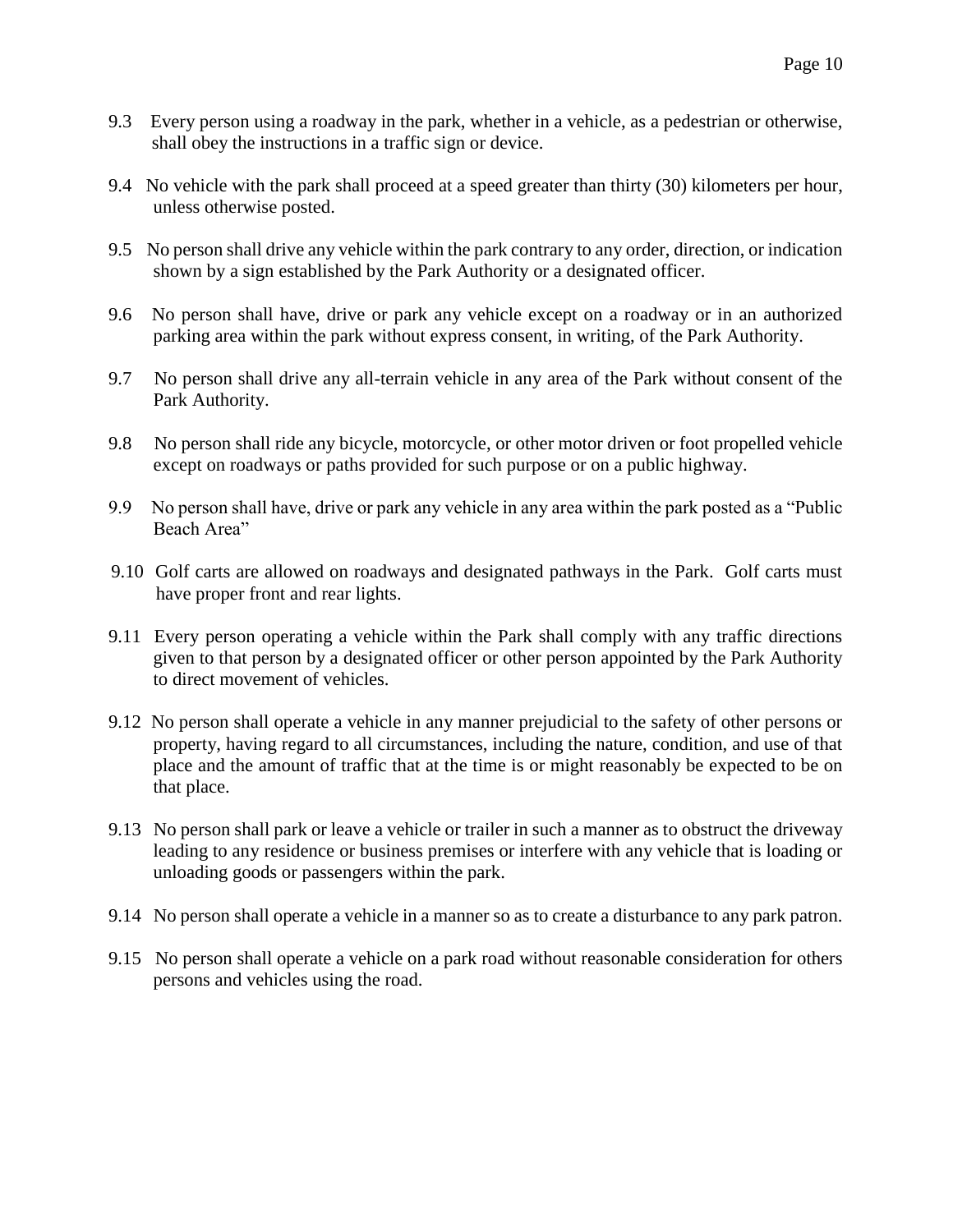### **10. Abandoned Vehicles, Water Vessels and Ice Fishing Shacks**

- 10.1 A designated officer may cause to be removed and stored in a suitable place, at the expense of the owner:
	- (a) Any vehicle parked or left within the park (excluding a site) in contravention of this Bylaw, any other bylaw, any regulation or any posted signs with respect to the stopping or parking of vehicles;
	- (b) Any vehicle, water vessel or ice fishing shack that is in a rusted, wrecked, partly wrecked, dismantled or partly dismantled condition and that has apparently been abandoned within the park.
- 10.2 A designated officer may cause a vehicle, water vessel or ice fishing shack that is removed and stored pursuant to section 10.1 to be released to the owner of the vehicle, water vessel or ice fishing shack if the owner:
	- (a) Presents information satisfactory to the designated officer proving that he or she is the owner;
	- (b) Pays the costs incurred by the Park Authority to remove and store the vehicle, water vessel or ice fishing shack; and
	- (c) Satisfies the designated officer that the vehicle, water vessel or ice fishing shack will not again be abandoned or be a nuisance on park land.
- 10.3 If a vehicle, water vessel or ice fishing shack that is removed and stored pursuant to section 10.1 is not claimed by the owner in accordance with section 10.2 within 90 days, the designated officer may dispose of the vehicle, water vessel or ice fishing shack in any manner that the designated officer considers appropriate.
- 10.4 The costs of removing, storing and disposing of a vehicle, water vessel or ice fishing shack pursuant to this Article 10 are a debt due to the Park Authority by the owner of the vehicle, water vessel or ice fishing shack.
- 10.5 Neither a designated officer nor the Park Authority shall be liable what so ever to the owner of a vehicle, water vessel or ice fishing shack that is removed, stored or disposed of in accordance with this Article 10, nor shall the designated officer nor the Park Authority have any obligation to attempt to locate or notify the owner of said vehicle, water vessel or ice fishing shack.

### **11. Conduct of Persons**

- 11.1 Where any portion of the park has been set aside for a specific use or purpose, no person shall use the area contrary to that purpose.
- 11.2 Every person within the boundaries of the park shall observe and obey every bylaw, statute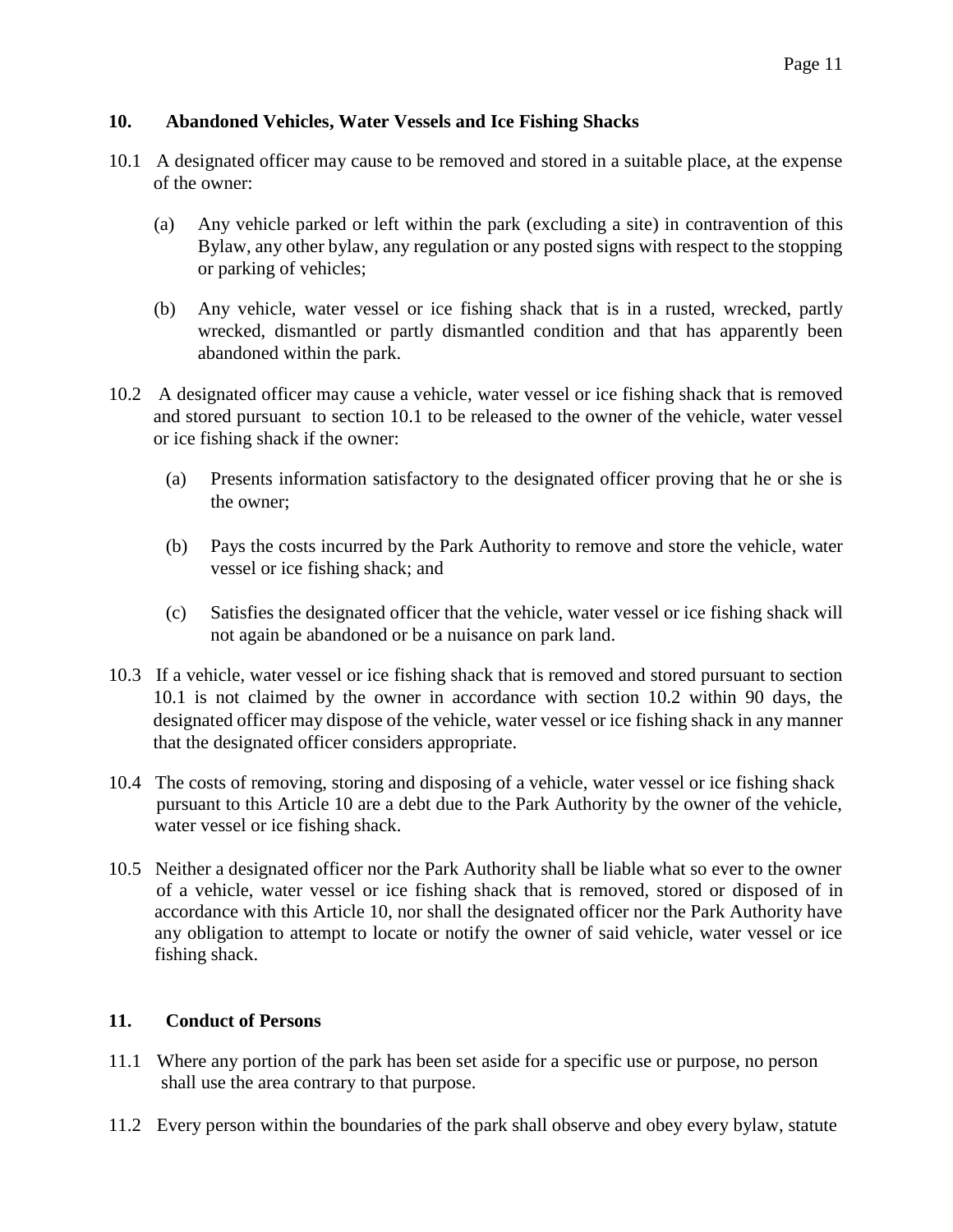and regulation, and every prohibition or restriction announced by a sign or other device.

- 11.3 No person shall act in an offensive manner by fighting, disorderly conduct, drunkenness, use of vile language or cause noise in any way such as to create, or continue a disturbance to any other person using or occupying the park.
- 11.4 No person causing a disturbance shall remain in the park after having been asked to leave by a designated officer.
- 11.5 Quiet time is between the time of 11:00 PM of one day, and 6:00 AM of the next day, local time, and is to be observed by all patrons of the park.

### **12. Domestic Animals**

- 12.1 Domestic animals are permitted in the park, subject to the terms and conditions set out in in this bylaw.
- 12.2 Dog owners must pick up and bag their dog's waste. Bagged waste is to be put in garbage containers.
- 12.3 No person shall bring or keep an animal other than a domestic animal within the park.
- 12.4 Without the prior written consent of the Park Authority, no owner of a domestic animal shall:
	- (a) allow the domestic animal to run at large; or
	- (b) bring the domestic animal into or allow it to remain in any:
		- (i) beach area, swimming area, or in any water within ten (10) metres of a beach or swimming area.
		- (ii) public washroom, change house, concession, picnic shelter or other public structure; or
		- (iii) area where the Park Authority or a designated officer has caused signs to be set up prohibiting domestic animals.
- 12.5 Subsection 12.4(b) does not apply to the owner of a service animal.
- 12.6 If a domestic animal is found to be running at large the owner shall be deemed to have permitted the domestic animal to be running at large unless the owner proves to the satisfaction of the court that at the time of the offence the owner did all that was reasonable to prevent the domestic animal from running at large.
- 12.7 No owner of a domestic animal shall allow that domestic animal to cause a disturbance to others by reason of excessive barking or excessive howling.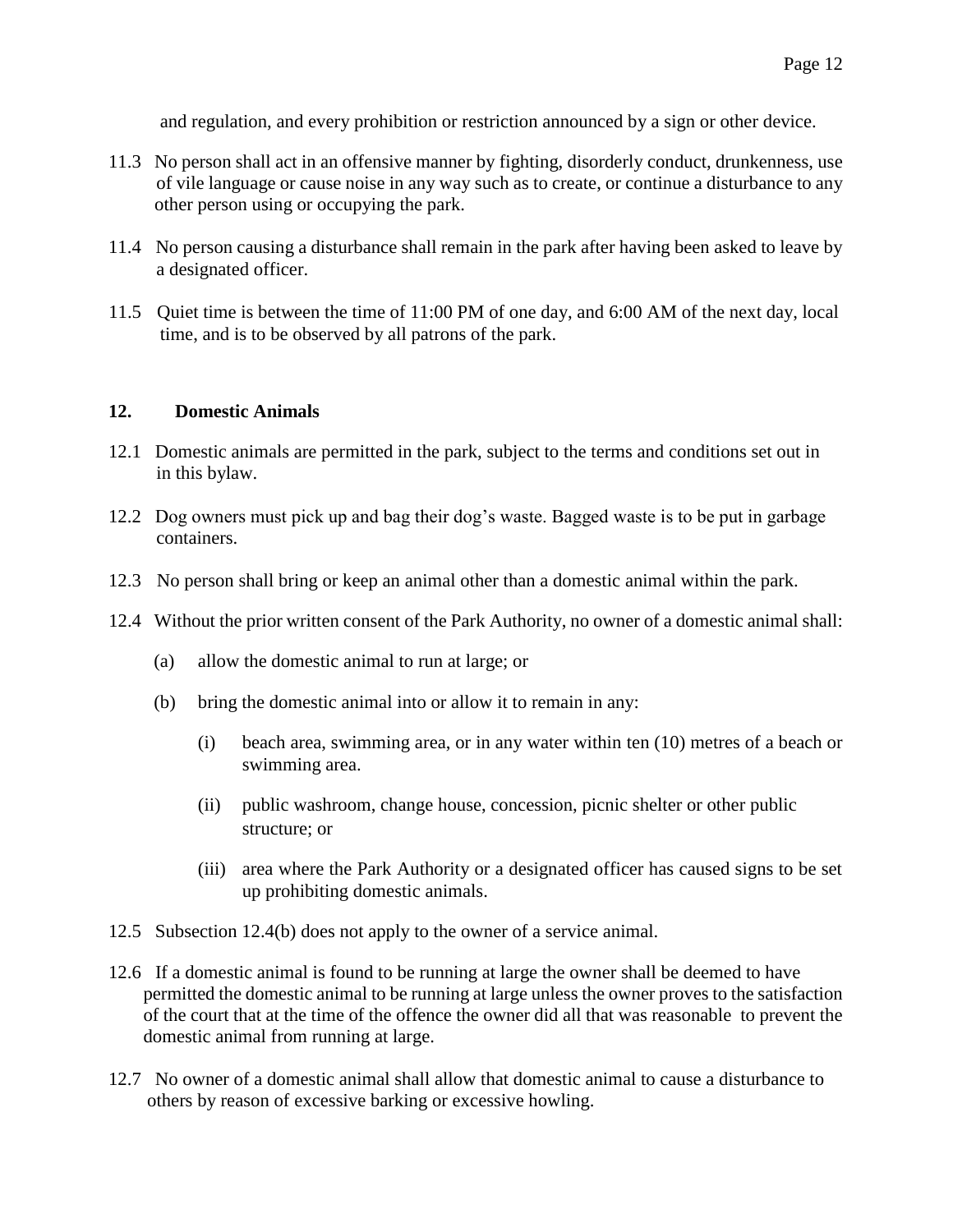- 12.8 If a domestic animal is found to be causing a disturbance to others by reason of excessive barking or excessive howling, the owner shall be deemed to have permitted the domestic animal to causing a disturbance unless the owner proves to the satisfaction of the court that at the time of the offence the owner did all that was reasonable to prevent the domestic animal from causing a disturbance.
- 12.9 Where, in the opinion of a designated officer, a domestic animal;
	- (a) is a nuisance or danger to the life, safety, health, property or comfort of any person, designated officer may:
		- (i) prohibit the admission of the domestic animal to the park; or
		- (ii) order the domestic animal be removed from the park;
	- (b) is not under the proper care or control of a person or is running at large, a Bylaw Enforcement Officer or Park Officer, may notify a Peace Officer, or Police Officer and request that he/she exercise his/her powers under *The Animal Protection Act*.

#### **13. Angling**

- 13.1 Angling is not permitted within twenty-five (25) metres of:
	- (a) a swimming area;
	- (b) an area designated by the Park Authority for loading and unloading boats, including without limitation, all docks located within the park;
	- (c) any other area where angling is prohibited by signs, as designated by the Park Authority.
- 13.2 The Park Authority may designate a location or facility at which fish may be filleted or dressed.
- 13.3 Where the Park Authority designates a location or facility pursuant to section 13.2, the Park Authority shall cause signs to be posted in those locations that the Park Authority considers appropriate, identifying the location or a facility where fish may be filleted or dressed.
- 13.4 No person shall fillet or dress fish within a:
	- (a) Site;
	- (b) picnic ground;
	- (c) park entry area;
	- (d) playground; or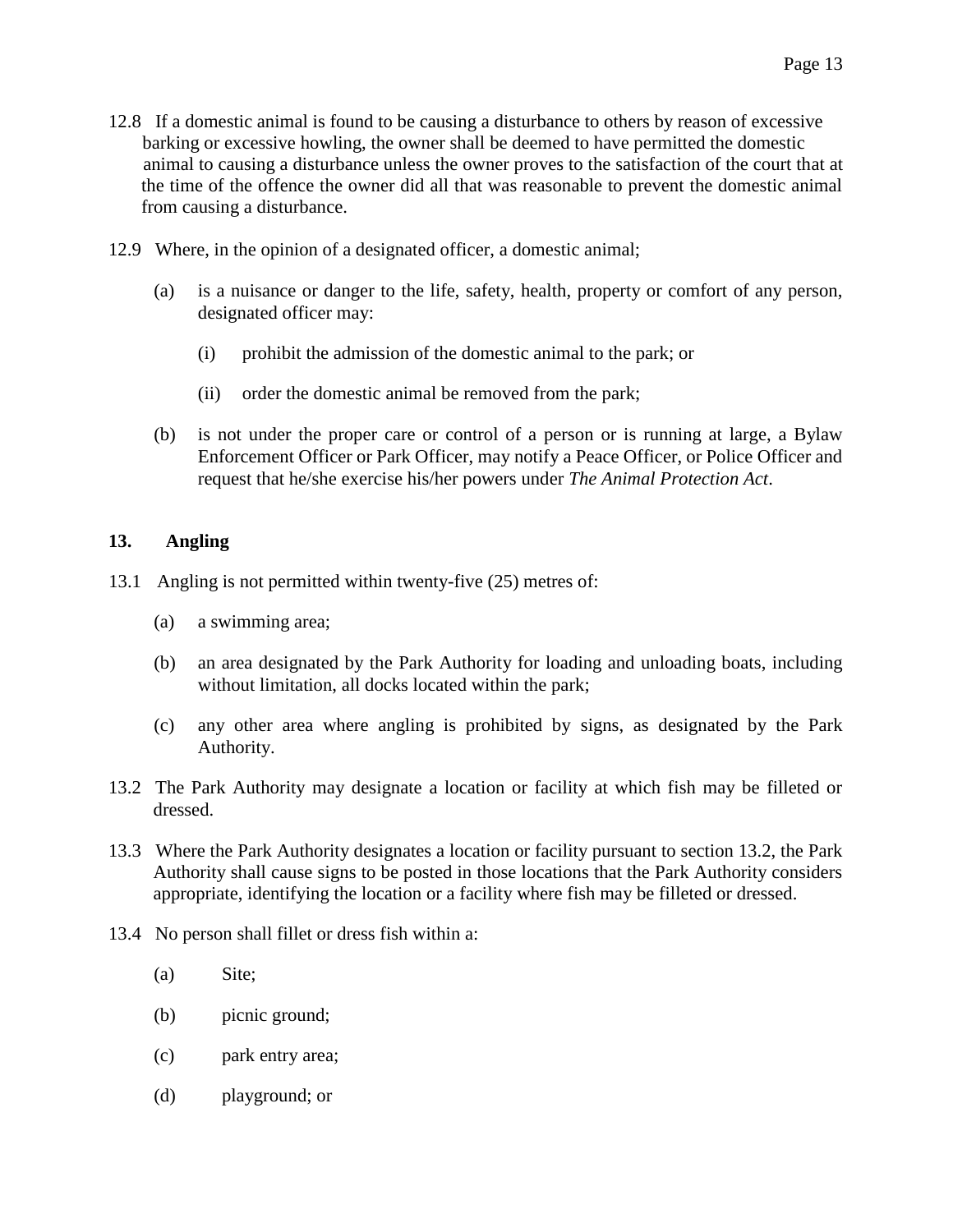(e) beach area; except at a location or facility designated pursuant to section 13.2.

### **14. Swimming**

- 14.1 The Park Authority may designate any area of waters in or adjacent to the park for the specific use as a swimming area. Where the Park Authority designates a swimming area, it may mark the swimming area with such signs as the Park Authority deems appropriate.
- 14.2 The Park Authority may designate any area of waters in or adjacent to the park, including any swimming area, where the use of inflated or flotation apparatus or equipment is prohibited.
- 14.3 Where the Park Authority designates an area pursuant to section 14.2, the Park Authority shall cause signs to be posted, in those areas that the Park Authority considers appropriate, identifying the area as an area where using inflated or flotation apparatus or equipment is prohibited.
- 14.4 Any person entering a swimming area at any time does so at their own risk.
- 14.5 No person shall:
	- (a) use inflated or flotation apparatus or equipment in any waters on or adjacent to park land where their use is prohibited;
	- (b) Swim, bathe or water ski within twenty-five (25) metres of an area designated for the docking or mooring of boats; or
	- (c) enter a swimming area between the time of one-half hour after sunset and one-half hour before sunrise.

#### **15. Boats and Boating**

15.1 (a) The Park Authority may designate an area or park land as an area where a water vessel may be launched, moored or left;

 (b) Where the Park Authority designates an area pursuant to 15.1(a), the Park Authority shall cause signs to be posted, in those locations the Park Authority considers appropriate, identifying the area as an area where launching, mooring or leaving of water vessels may take place.

- 15.2 No person shall launch, moor or leave a water vessel in park land except in an area designated for the purpose pursuant to subsection 15.1.
- 15.3 No person shall use or operate a water vessel within twenty-five (25) meters of:
	- (a) a swimming area;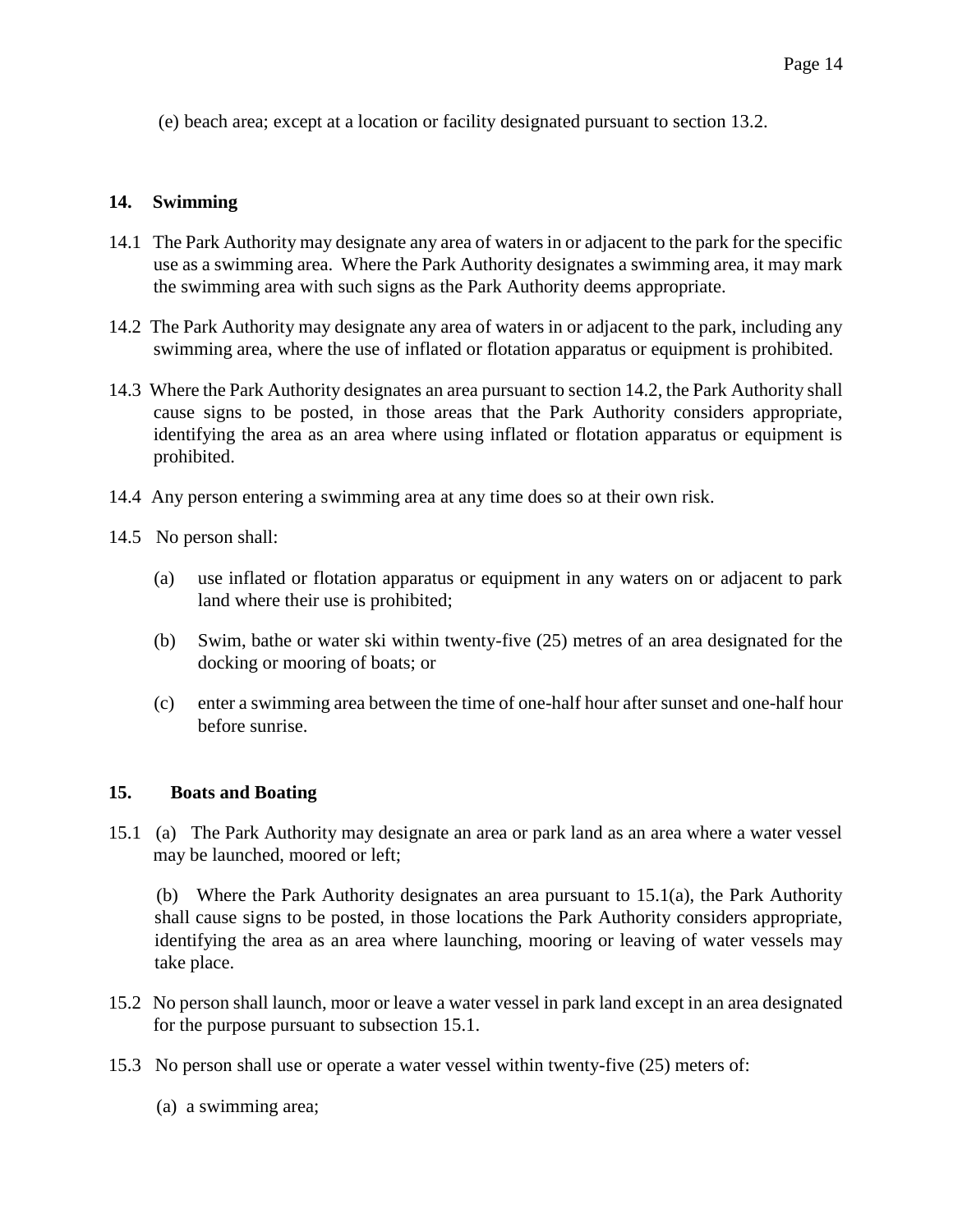(b) a designated public beach area

(c) any area where the Park Authority has caused signs to be posted prohibiting water vessels.

15.4 No person shall operate a water vessel in any waters in or adjacent to Park Land:

(a) in a manner that disturbs other person or creates excessive noise, or

 (b) without due care and attention and without reasonable consideration for the safety of other persons

#### **16. Firearms**

- 16.1 Subject to *The Wildlife Act*, no person shall, without a special permit:
	- (a) Hunt, poison, molest or disturb any wildlife within the park;
	- (b) Destroy or alter any wildlife habitat within; or
	- (c) Carry, possess or discharge any firearm, firecracker, or firework within or over the park.
- 16.2 Section 16.1 does not apply to a person(s) who, upon request by the Park Authority, has been issued a special permit by the provincial government (or its designate) allowing that person to use a firearm within the park for the purpose of controlling nuisance animals. Any person who has been issued a special permit for the purpose of controlling nuisance wildlife within the park must:
	- (a) Comply with all terms and conditions of the special permit; and
	- (b) Present the special permit for inspection upon request by a designated officer.

# **17. Notices and Signs**

- 17.1 No person shall remove, deface, alter or destroy any Notice or Sign posted in the park without the prior written consent of the Park Authority.
- 17.2 No person other than the Park Authority, a designated officer, or such other person as may be authorized by the Park authority shall install, erect, or post any Notice or Sign within the park.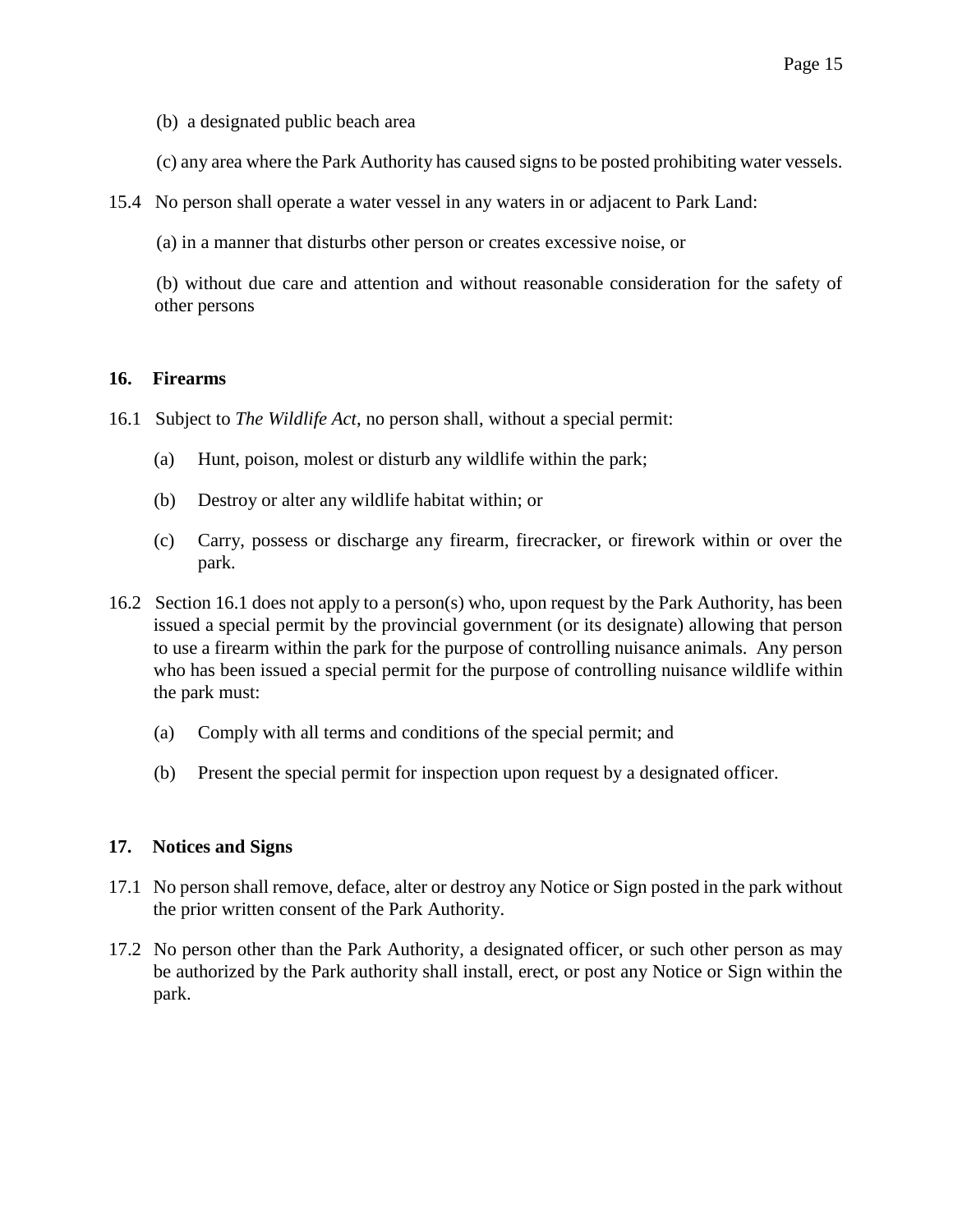### **18. Leases**

- 18.1 The Park Authority may require any lessee or permittee to pay such annual charges or rates as may be necessary to pay for services, local improvements and capital development costs. The Park Authority may review such charges or rates annually and revise as necessary.
- 18.2 In the event of non-compliance with specific lease conditions or in the event or voluntary surrender of the lease, the Park Authority may retain, out of such capital charges as may have been paid in accordance with Subsection 9.1, outstanding lease rental or service charges or such amount as the Park Authority may determine.
- 18.3 A Park Officer may enter into the property, which is the subject of the lease, and inspect the exterior building structure or work, or any part thereof, of any kind in the Park, and may require or order the proper maintenance or repair of any such building, structure, or work to be made by the lessee or permittee.
- 18.4 Should circumstances warrant further inspection, the Park Officer shall contact the appropriate authorites concerned to carry out that inspection.

# **19. Natural Resources**

19.1 The Migratory Birds Convention Act, The Wildlife Act, The Fisheries Act, The Prairie and Forest Fires Act and all other Acts governing renewable and natural resources in Saskatchewan, and all regulations thereunder, shall apply to and have full force and effect in the park unless otherwise provided

# **20. Business Operations**

- 20.1 No person shall engage in the sale of goods, solicitations, calling or trade or display of any sort within the Park Area except by the written permission of the Park Authority.
- 20.2 No person shall carry on or be engaged in any business, calling or trade or occupation within the Park except with the written consent of the Park Authority.
- 20.3 No person shall be granted a permit to operate a business with the park unless he/she first entered into a written agreement with the Park Authority defining the conditions and terms under which he / she will operate.

# **21. Foreign Material**

21.1 No person shall use or deposit any foreign material, chemicals, sand, gravel, dirt, pollutants, contaminants, or any other substance in the park or in or along the shores of the lake adjacent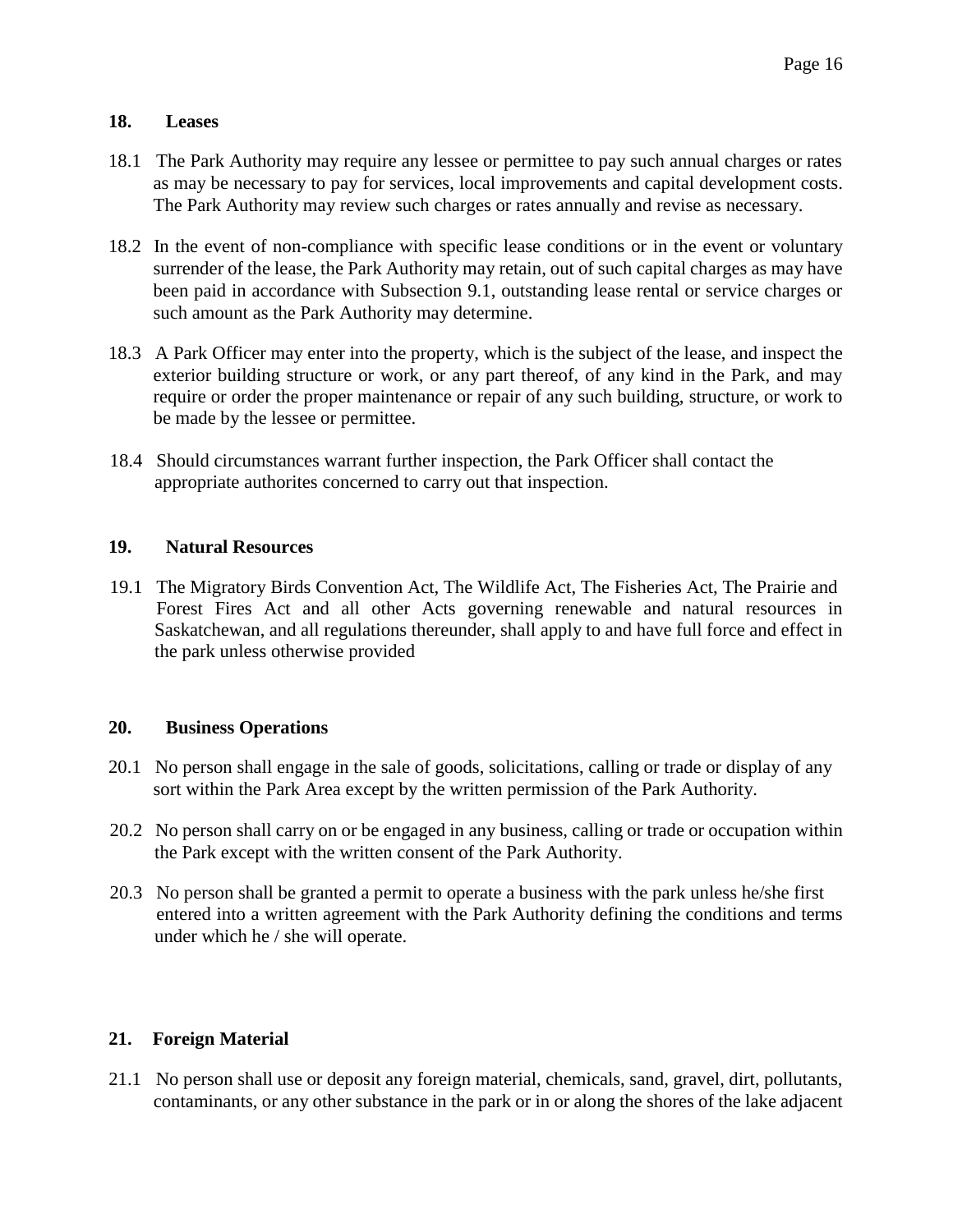to the park which could pollute, damage or destroy the fish, birds, animals or other wildlife species or the habitat.

21.2 No area of the park may be used in such a way as to pollute, contaminate or cause other injury to the swimming facilities.

### **22. Buildings and Structures**

22.1 No person shall develop, erect, alter, demolish, remove or relocate any building or structure on Park land without:

 (a) First obtaining all permits pertaining to the project being undertaken. All building projects must conform to the Uniform Building and Accessibility Act, The Canadian Electrical Code and the Saskatchewan Supplement to the Canadian Electrical Code, The Public Health Act and Regulations to the Public Health Act, and any other Act of the Parliament of Canada or regulation pursuant to any Act or Act of the Parliament of Canada and any Act or Act of the Government of or regulation pursuant to an Act or Act of the Government of Saskatchewan that pertain to the project that is to be undertaken; and

- (b) the written consent of the Park Authority.
- 22.2 Any person wishing to erect, alter, repair, demolish, remove or relocate any building, erection or structure, or make excavation on Park land must apply in writing to the Park Authority;
- 22.3 An application pursuant to Section 22.2 is subject to the requirements of Section 22.1, subsection (a), and is to include:
	- (a) plans and specifications showing the type, style, design, and construction of the proposed building or structure.
	- (b) a plot plan indicating:
		- (i) the position of the building or structure;
		- (ii) the position of existing buildings or structures and of existing vegetation;
		- (iii) the boundaries of the land where the building or structure will be erected.
	- (c) a description of proposed changes to existing land forms and vegetation;
	- (d) copies of all permits pertaining to the project being undertaken;
	- (e) any fees as may be prescribed by the Park Authority
	- (f) any other information that the Park Authority may require.
- 22.4 Where the Park Authority receives an application pursuant to Subsection 22.3, and is satisfied that the application is complete, and all permits have been obtained, and the erection, alteration, repair, demolition, removal or relocation of any building, erection or structure, or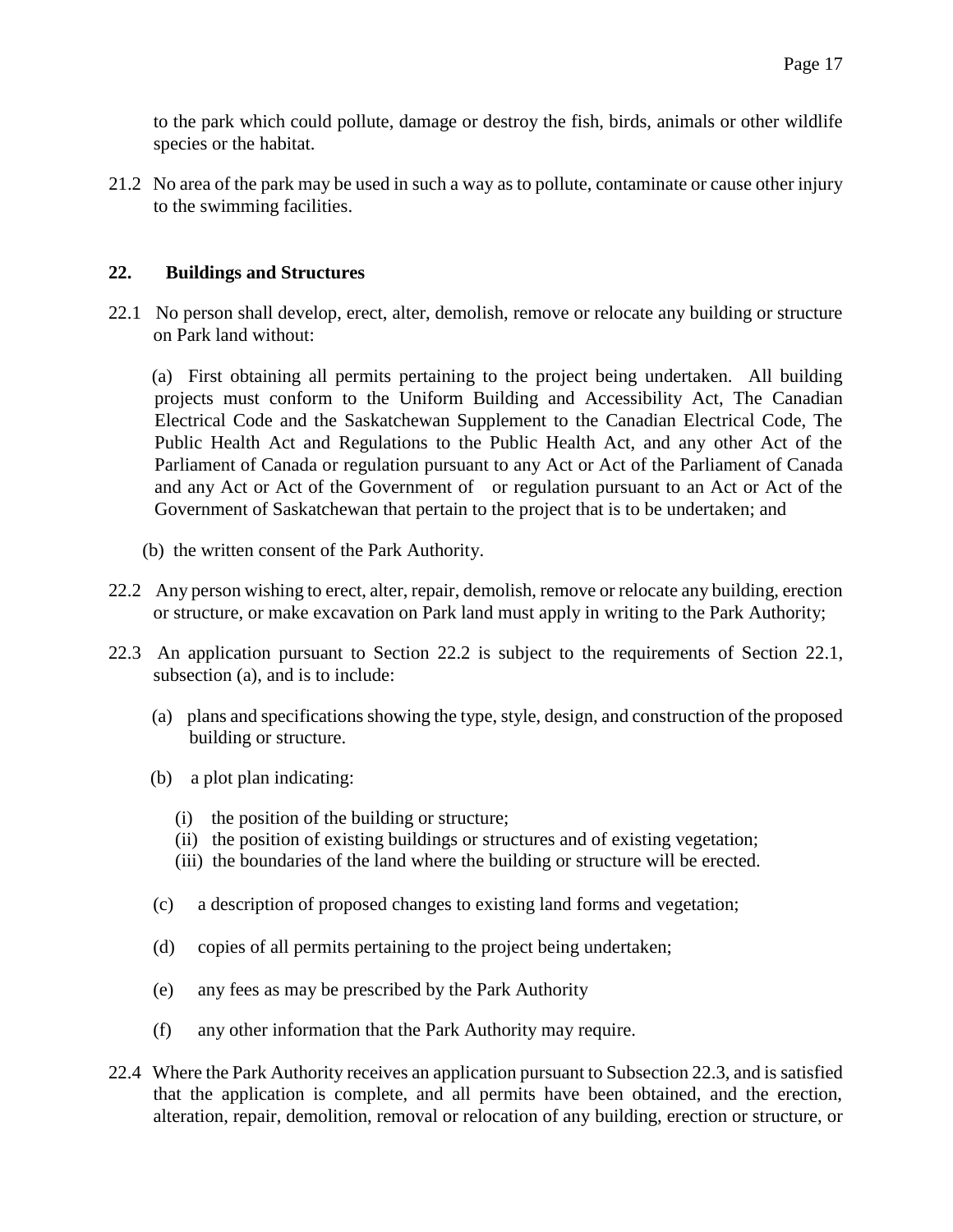the making of any excavation complies with the requirements of Section 22.1, subsection (a), the Park Authority may grant permission to apply for a building permit.

- 22.5 Subject to Section 22.1 subsection (a), the Park Authority may impose any terms or conditions on the application for a building permit that the Park Authority considers appropriate, including prescribing the type, style, location, design and size of building and other structures to be erected or placed on park land and the material of which they are to consist.
- 22.6 Without the prior written consent of the Park Authority;
	- (a) no person shall construct more than one dwelling on any surveyed lot
	- (b) no person shall construct any building or structure
		- (i) within six ( 6 ) meters of the front portion closest to the surveyed road; and
		- (ii)within one and one-half ( 1.5 ) meters of other boundaries of any surveyed lot
- 22.7 Subject to Section 22.8 no person shall develop, erect, alter, demolish, remove or relocate, any building or structure on any park land that is registered with a land titles office as being public reserve, or on or along the banks or shores, or in the water of any lake adjacent to park land, which is public reserve as registered by Plan or Survey.
- 22.8 Any person wishing to develop, erect, alter, demolish, remove or relocate any building or structure on any park land that is public reserve, as registered by Plan of Survey, or on or along the banks or shores or in the water of any lake adjacent to park land must apply to the Department of Environment and Resource Management (or other title a designated from time to time) for a permit.
- 22.9 An applicant pursuant to section 22.8 is to include;
	- (a) plans and specifications showing the type, style, design and construction of the proposed building or structure
	- (b) a plot indicating:

(i)the position of the building or structure; (ii)the position of existing buildings or structures and of existing vegetation; (iii)the boundaries of the lands held or to be held for the purpose of erecting, altering, demolishing, removing or relocating the proposed building or structure.

- (c) a description of proposed changed to existing land forms and vegetation;
- (d) any fee that may be described
- (e) any other information that the minister may require
- 22.10 Where the Department of Environment and Resource Management (or other title as designated from time to time ) receives an application pursuant to Section 22.8, and is satisfied that the application is complete, and complies with The Uniform Building and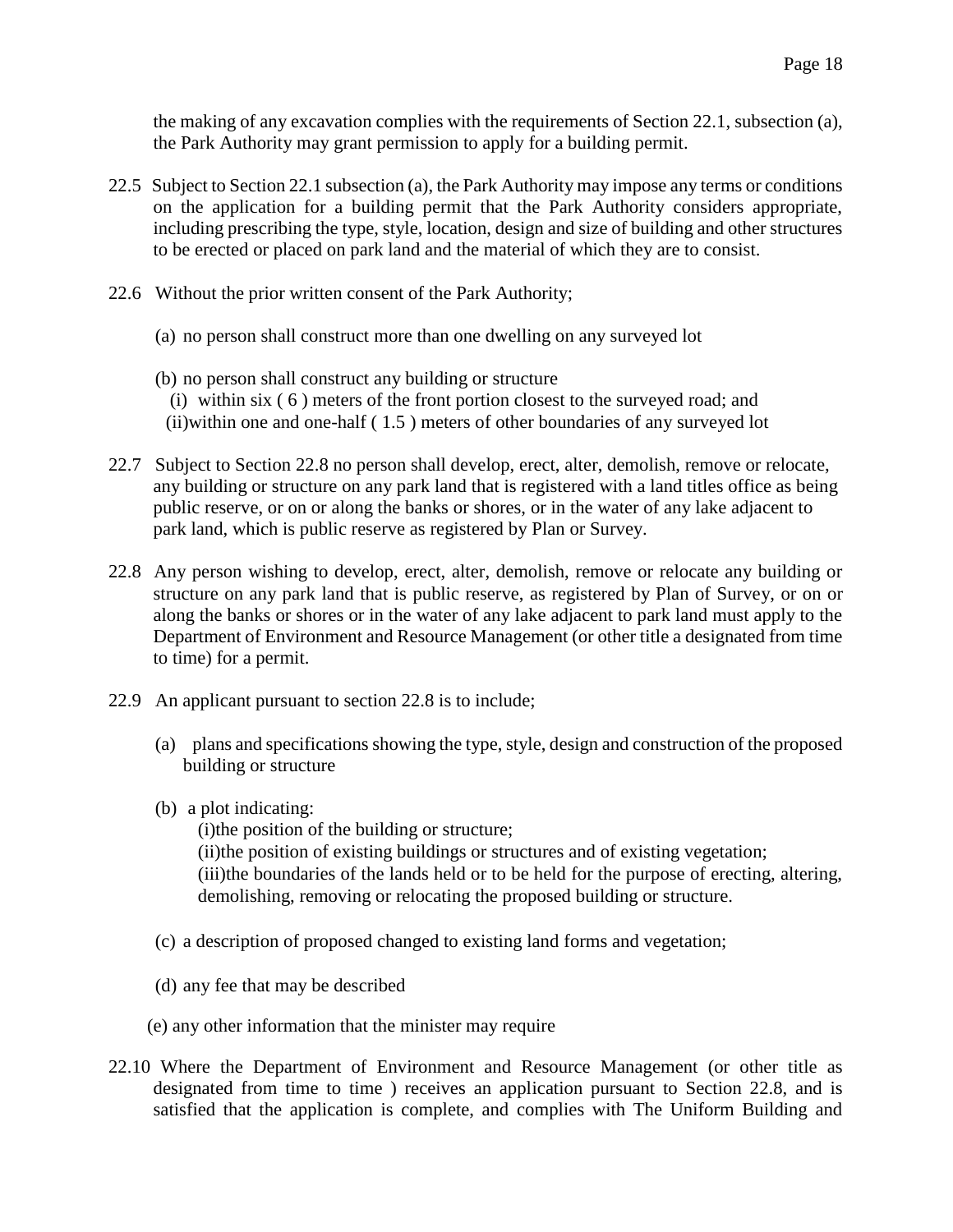Accessibility Standards Act, the Department of Environment and Resource Management ( or other title as designated from time to time ) may issue a permit, and impose any terms and conditions on the permit that may be considered appropriate.

- 22.11 Any person that receives a permit pursuant to Section 22.8, must comply with all regulations in the Uniform and Building and Accessibility Standards Act, The Canadian Electrical Code, and the Saskatchewan Supplement to the Canadian Electrical Code, the Health Act, and any Act of the Province of Saskatchewan, and any Act of Parliament of Canada that relate to the project the permit holder is undertaking.
- 22.12 Any person who has been issued a permit pursuant to Section 22.4 and Section 22.8, must present the permit for inspection upon request by a Park Officer, Peace Officer, Conservation Officer, Police Officer, Health Inspector, Electrical Inspector, Building Inspector or any person, who, within the range of their duty, requests the permit to be presented.

### **23. Maintenance**

- 23.1 As per *The Last Mountain Regional Park Nuisance Abatement Bylaw***,** every person who maintains a building or structure on park land shall maintain the building or structure:
	- (a) in a reasonable state of repair; and
	- (b) in a clean, safe and satisfactory state.
- 23.2 As per *The Last Mountain Regional Park Nuisance Abatement Bylaw***, w**here, in the opinion of the Park Authority, an existing building or structure does not comply with Section 23.1, and the Park Authority gives written notice to the person(s) who is responsible for the building or structure, specifying the defects of the building or structure and the time within which the defects are to be corrected, the person(s) shall immediately remove, pull down, or put the building or structure into a condition satisfactory to the Park Authority.
- 23.3 Where the person fails to correct the defects in the manner describe in Section 23.2, within the time prescribed by the Park Authority, the Park Authority may carry out the powers it has in its Lease Agreement with the building or structure owner, or may contact the Provincial Department(s) concerned to deal with the building or structure.

# **24. Water & Sewer**

- 24.1 Without the prior written consent of the Park Authority, no person shall have a privy pit or make a connection on park land with:
	- (a) a water main or sewer main;
	- (b) a water pipe connected to a water main; or
	- (c)a sewer pipe connected to a sewer main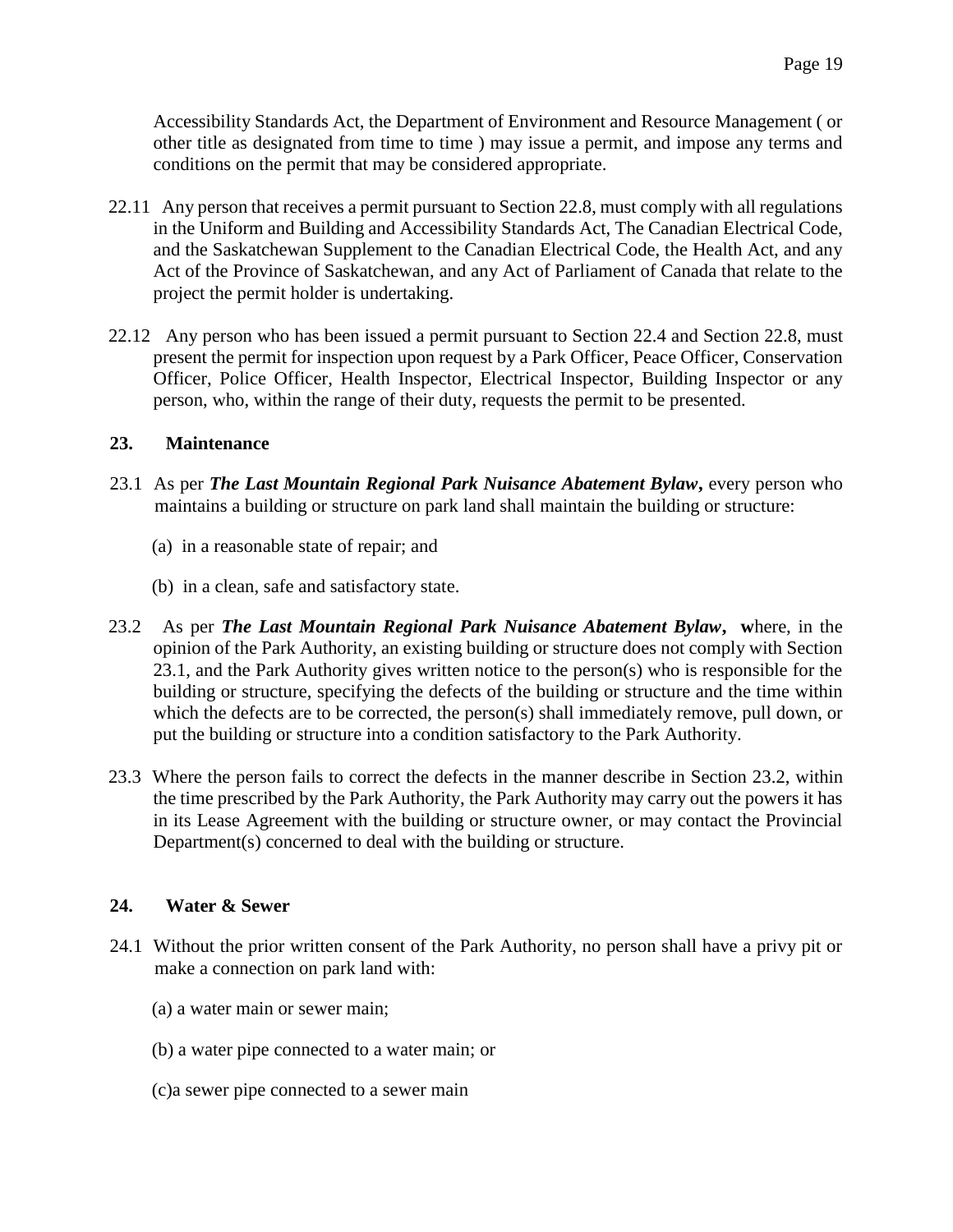- 24.2 Without the prior written consent of the Park Authority, no person occupying or operating a dwelling or public facility on park land shall fail to have a septic tank or sewage system
- 24.3 Without the prior written consent of the Park Authority, no person shall install on land a septic tank or sewage system.
- 24.4 Any person who wishes to do an item mentioned in Section 24.3 shall apply in writing to the Park Authority.
- 24.5 An application pursuant to Section 24.4 is to include:
	- (a) detailed drawings of the proposed installations, and
	- (b) evidence satisfactory to the Park Authority that:
		- (i) the applicant is competent to make the proposed installation; and

 (ii) the plans for the septic tank or sewage system have been approved by all appropriate government departments including, but not limited to: The Department of Health, The Saskatchewan Water Agency, or the Department of Environment and Public Safety as the case may require.

- 24.6 Where the Park Authority receives an application pursuant to Section 25.4 and is satisfied it is complete, the Park Authority may give their consent.
- 24.7 The Park Authority may impose terms and conditions on a consent that the Park Authority considers appropriate.
- 24.8 No person shall fail to comply with any terms or conditions imposed on a consent.

# **25. Enforcement of the Bylaw**

- 25.1 The administration and enforcement of this bylaw is hereby delegated to the park manager and or Park Authority.
- 25.2 The park manager is hereby authorized to further delegate the administration and enforcement of this bylaw to a designated officer or as otherwise determined appropriate by the park manager.
- 25.3 Nothing herein shall derogate from the authority of the Park Authority to appoint an officer for the enforcement of bylaws within the park.

#### **26. Inspections**

26.1 The inspection of property by the Park Authority to determine if this bylaw is being complied with is hereby authorized.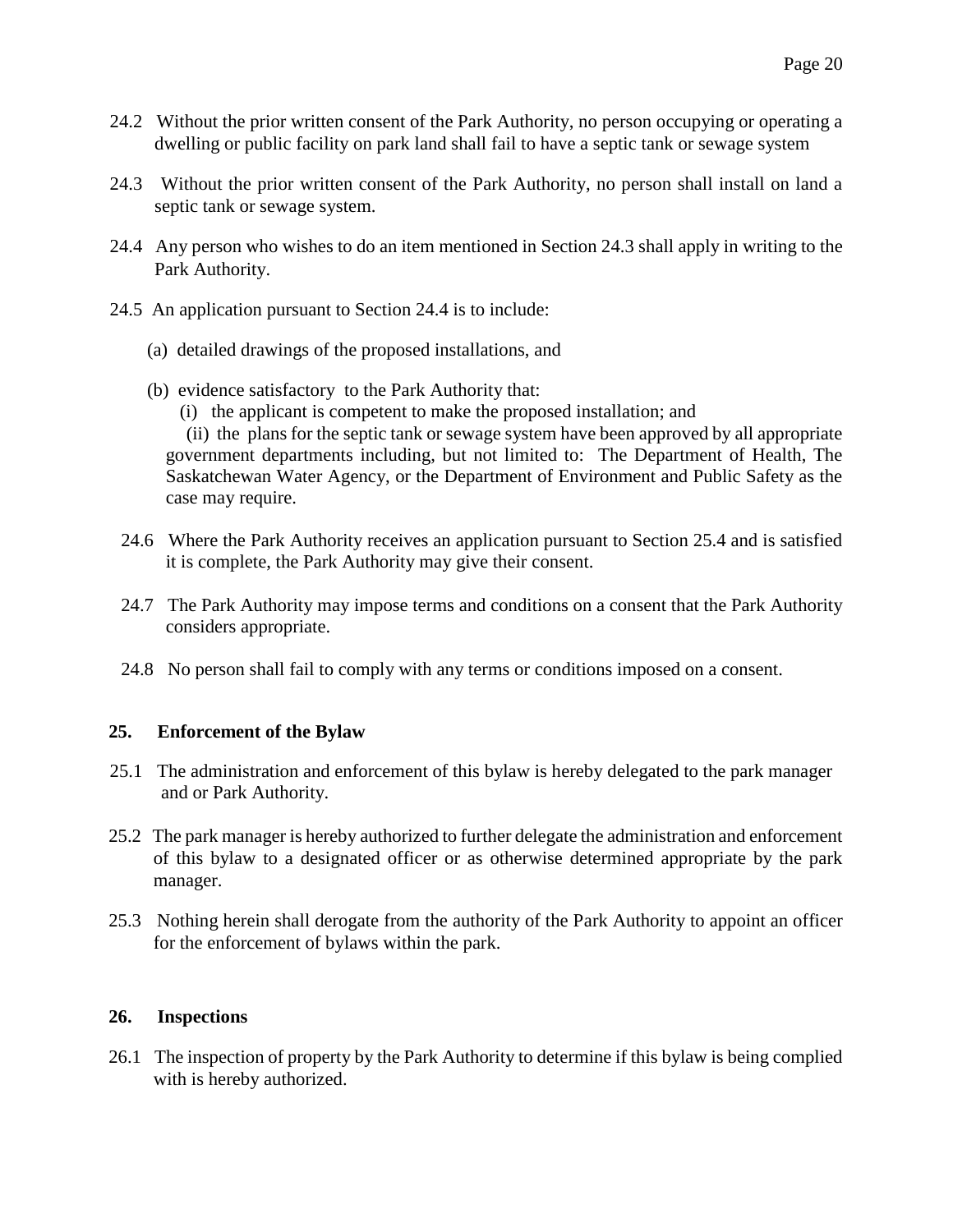- 26.2 Inspections under this bylaw shall be carried out in accordance with section 362 of *The Municipalities Act*, with all necessary modifications as the context may require.
- 26.3 No person shall obstruct a designated officer who is authorized to conduct an inspection under this section, or a person who is assisting a designated officer.

### **27. Offences and Penalties**

- 27.1 No person shall:
	- (a) fail to comply with an order made pursuant to this bylaw;
	- (b) obstruct or interfere with any designated officer or any other person acting under the authority of this bylaw; or
	- (c) fail to comply with any other provision of this bylaw.
- 27.2 Anyone who fails to comply with section 27.1 of this bylaw commits an offence, and is liable on summary conviction, to a fine of not more than \$10,000.00.
- 27.3 A designated officer who has reason to believe that a person has contravened any provision of this bylaw may serve on that person a Notice of Violation, in the form attached hereto as Schedule 1 to this bylaw. The Notice of Violation may, in the discretion of the designated officer, provide for a voluntary penalty sum as set out in Schedule 2 to this bylaw.
- 27.4 Any person who pays a voluntary penalty sum in response to a Notice of Violation as set out in section 27.3 hereof shall not be liable for prosecution with respect to the violation for which the voluntary penalty sum is paid.

# **28. Repeal**

Bylaw # 1-1970 is hereby repealed Bylaw # 2-1975 is hereby repealed Bylaw #3-1983 is hereby repealed Any Amendment to Bylaw #1, #2 and #3 are hereby repealed Dog Bylaw is hereby repealed Bylaw # 2- 2013 is hereby repealed